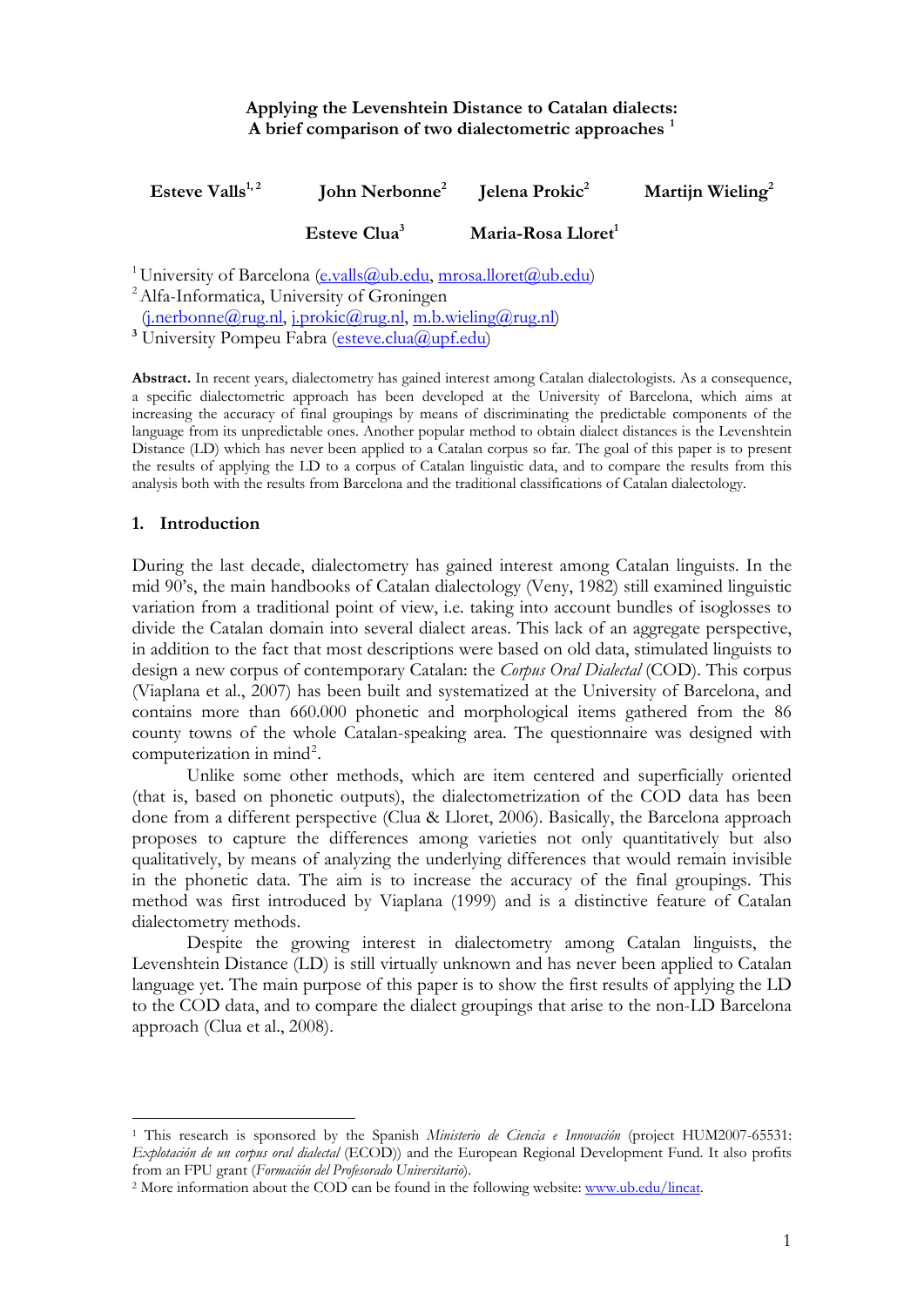In addition, we will also take advantage of several mapping techniques available in the L04 package<sup>[3](#page-1-0)</sup>, such as noisy clustering, to detect stable clusters in the two approaches, and multidimensional scaling to visualize dialectometric distances. These techniques have never been used in Catalan dialectometry until now.

In the following, we will give a brief overview of the studies that have contributed to the emergence of a Catalan dialectometrical approach (Section 2) and we introduce the main characteristics of the *Corpus Oral Dialectal* (Section 3). Subsequently, we present two different dialectometric approaches to examine linguistic variation: first, we give some examples of the kind of linguistic analysis we pursue to distinguish regular phonetic facts from underlying differences, and we evaluate the consequences of such distinctions for dialectometry (Section 4.1); second, we give a basic explanation about the Levenshtein distance (Section 4.2). The results using both distance measurements are discussed in Section 5, after which the differences are discussed in Section 6. Finally, we discuss some of the advantages and drawbacks of both methods and we mention some of the prospects for future research in this field (Section 7).

### **2. The rise of a Catalan dialectometry: from Séguy to the Corpus Oral Dialectal**

The connection between dialectometry and the Catalan language dates back to the inaugural study of Séguy (1971). In that paper, Séguy applied the Hamming distance to nine linguistic atlases. Two of them, the *Atlas Lingüístic de Catalunya* (ALC) and the *Atlas Linguistique des Pyrénées Orientales* (ALPO) contained exclusively Catalan data, whereas a third atlas, the *Atlas Linguistique de la France* (ALF), included some data in this language, collected in France at the eastern edge of the French-Spanish border.

This initial use of Catalan in dialectometric studies was enhanced by Enric Guiter (Sardà & Guiter, 1975; Guiter, 1978). This scholar, who is considered to be one of the fathers of the emerging methodology, was born in the Catalan speaking department of France, and devoted a number of years to apply dialectometry to several Catalan corpora, like the ALC and the ALPO. His work had an immediate impact both in local and international levels: on the one hand, his recommendation of using a minimum amount of a hundred maps (or glosses) to get reliable results was followed by several linguists, such as Goebl (1991) in the so-called Dialectometric School of Salzburg. On the other hand, Guiter succeeded in capturing the interest of a few Catalan dialectologists who published dialectometric works during the 70's. Some of these primary results can be found in Sardà & Guiter (1975), Costa (1977) and Guiter (1978).

In spite of this initial success, only a couple of remarkable works using dialectometry appeared during the next two decades. Polanco (1992) applied the methods developed by Guiter and Goebl to another corpus partially built with Catalan data: the *Atlas Lingüístico de la Península Ibérica* (ALPI). Later on, Ortega (1998) made use of the hierarchical cluster analysis for the first time in Catalan dialectology.

 All these studies were attempts to incorporate more modern and objective techniques to the study of Catalan dialects from an aggregate perspective. However, no efforts were made to create a stable group of linguists focussed on exploiting the possibilities offered by the dialectometric methods available. As a consequence, these early works were unconnected and contributed to the development of Catalan dialectometry in an isolated way.

 This isolation was finally overcome thanks to the creation and systematization of the COD. Not only is it the most important corpus dealing with actual Catalan dialects, but it is also the point of departure of a new methodology that has been used, with some minor

1

<span id="page-1-0"></span><sup>&</sup>lt;sup>3</sup> More information about this software package for dialectometry and cartography, developed by Peter Kleiweg, is available at [http://www.let.rug.nl/~kleiweg/L04/](http://www.let.rug.nl/%7Ekleiweg/L04/).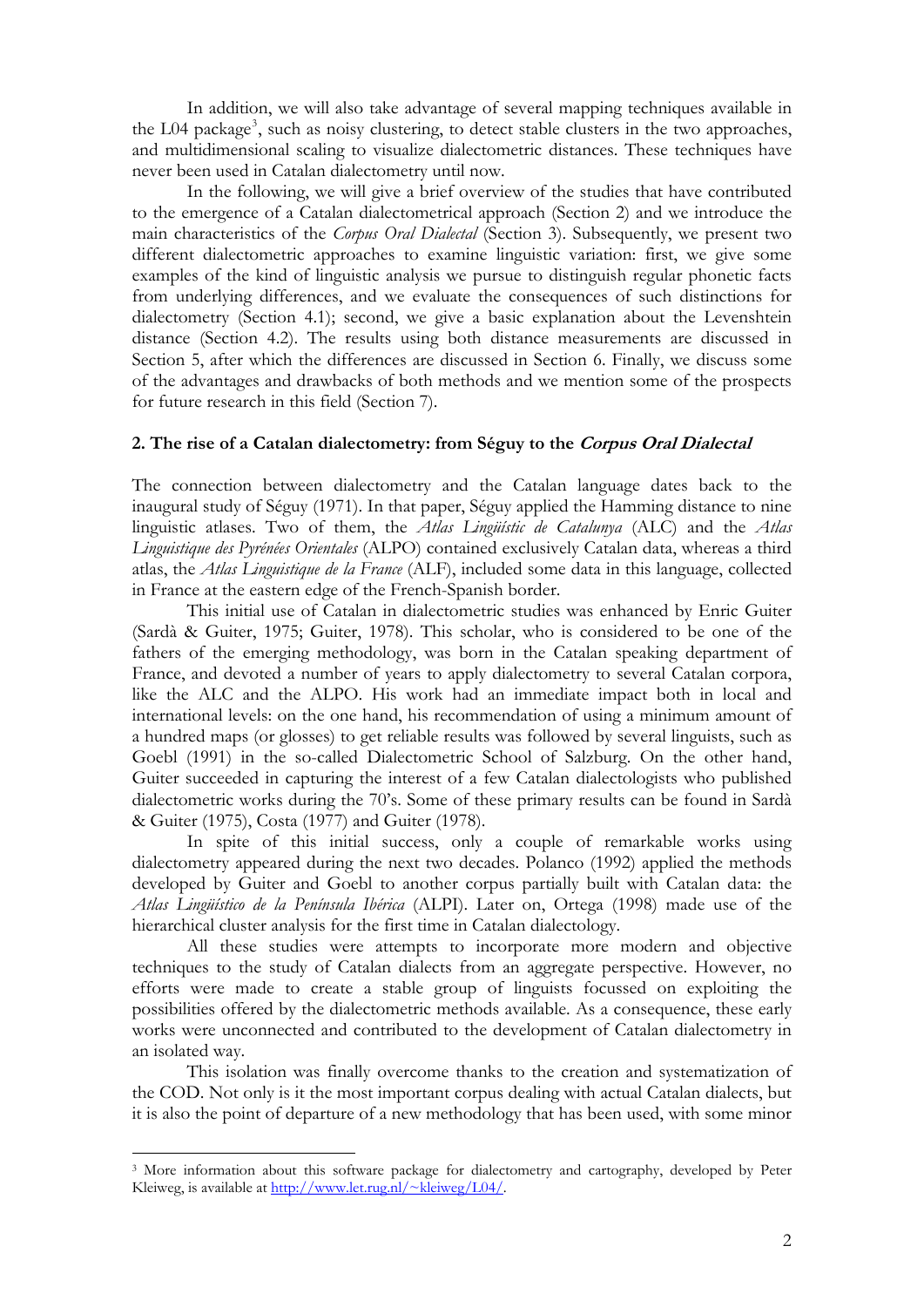changes, in all recent papers where dialectometric techniques have been applied to the COD data. The pioneer using this new approach, which we introduce in Section 4.1, was Viaplana (1999). He also showed the first results of applying hierarchical cluster analysis to the whole Catalan-speaking area, as well as some other mapping techniques, such as the additive trees developed by Sattath and Tversky in 1977. Recently, many other papers have followed the guidelines established by Viaplana: for example, Clua (1998, 1999 and 2004) who proposes a classification of the Valencian dialects; Clua & Lloret (2006), where the main tenets of the methodology set by Viaplana are presented and discussed; Clua (2007), who shows the first results of applying dialectometry to a subset of data extracted from the COD; and finally, Clua et al. (2008), who examine for the first time the global dendrograms from the complete dialectometrization of the COD data. These last results are of great interest in the current paper, as one of our major goals is to compare these final dendrograms with the ones obtained via the LD.

### **3. Dataset: the Corpus Oral Dialectal**

The COD is a corpus of contemporary Catalan that has been gathered and systematized since 1991 at the Catalan Philology Department of the University of Barcelona. Data were collected with computerization in mind through a questionnaire of approximately 600 phonetic and morphological items and recordings of ten-minute long samples of informal speech. Several fieldworkers interviewed 2 or 3 speakers in each of the 86 county towns of the whole Catalan-speaking area, which nowadays is divided into 4 different states: Spain, France, Andorra and Italy, where Catalan is spoken in the city of l'Alguer, in Sardinia.



*Figure 1 (left). Context map of the Catalan-speaking area, including some important cities: (1) Perpinyà (France); (2) Andorra la Vella (Andorra); (3) Girona, (4) Barcelona, (5) Tarragona, (6) Lleida (Autonomous Community of Catalonia, Spain); (7) Fraga (Autonomous Community of Aragon, Spain); (8) Castelló de la Plana, (9) València, (10) Alacant (Autonomous Community of the Valencian Country, Spain); (11) Eivissa, (12) Palma, (13) Maó (Autonomous Community of the Balearic Islands, Spain); and (14) l'Alguer (Sardinia, Italy). Figure 2 (right). The 82 county towns studied in the COD (see Table 5 at the end of the paper).* 

The informants had to adhere to the following criteria: they had to be descendants of parents born in the same locality; they had to be aged 30-45 (so that they had not been taught in Catalan at school); they had to be middle class citizens and have a minimum amount of formal education (no more than primary school); and they had to have lived in the same village all their life. The reason for selecting these localities and speakers was to build a representative corpus of the Catalan spoken by the majority of the population, as most inhabitants of the Catalan domain are settled in urban areas. As a consequence, the COD differs from previous surveys in the sense that it does not reflect the most conservative varieties of some hidden rural areas, but the dialects spoken by large masses of the Catalan population.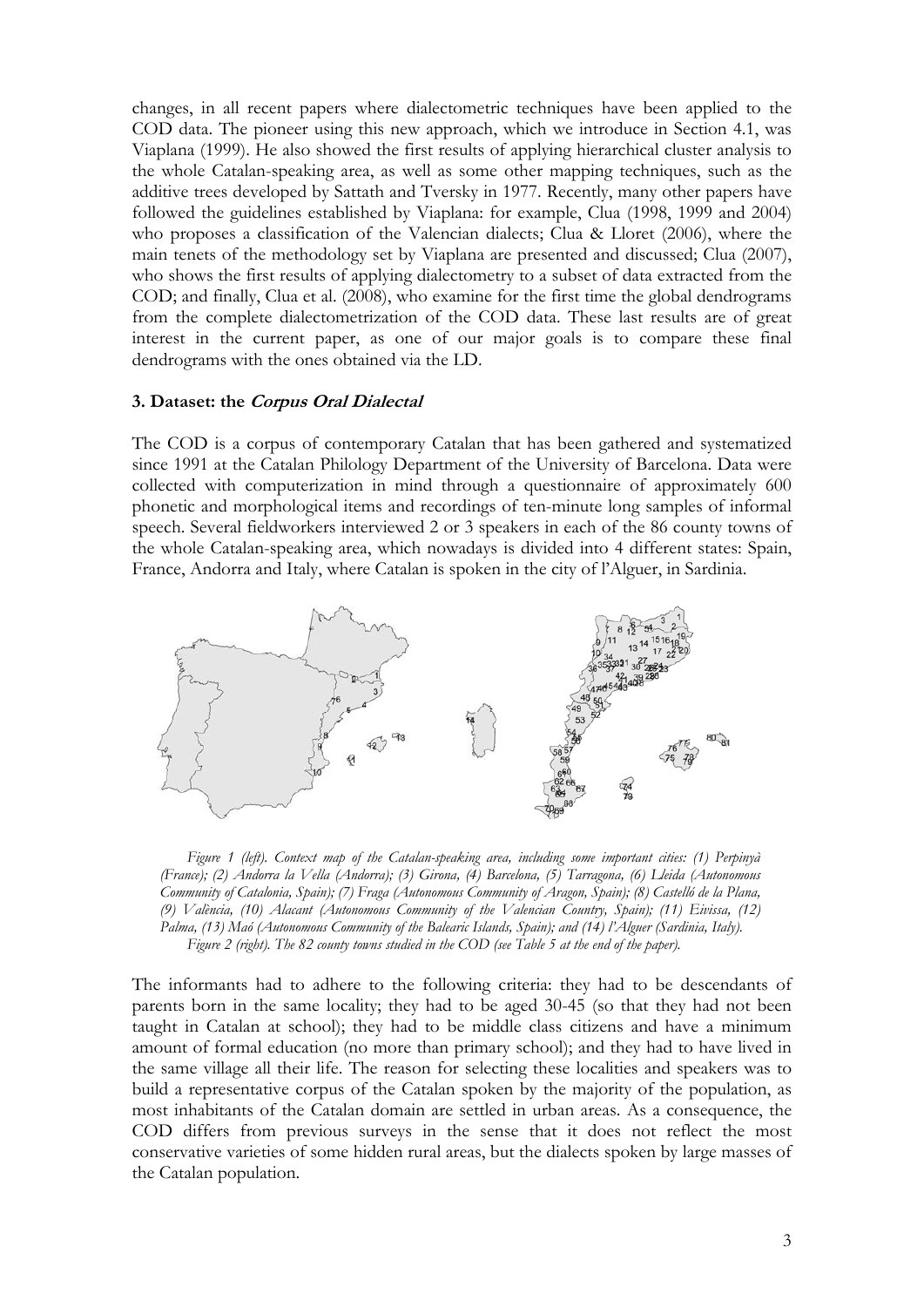The data have been phonetically transcribed and systematized in several databases that contain 135,480 phonetic items and 532,508 morphological items. At the same time, a smaller dataset was selected for dialectometric purposes. This dataset includes 356 glosses per locality (majority forms were selected in cases with more than one output) and it contains up to 29.192 items, corresponding to: verbs (20.500 items), articles (1.312 items), possessive pronouns (1.968 items), clitic pronouns (4.264 items), personal pronouns (648 items), demonstrative pronouns (143 items) and locative adverbs (143 items). Both the results presented in Clua et al. (2008) and those obtained via LD are based on this dataset.

## **4. Two approaches to measure the linguistic distance**

### **4.1. Recent Catalan dialectometry: a system to account for phonological differences**

The results published in Clua et al. (2008), as well as the rest of dialectometric papers based on the COD so far, proceed from the assumption that a linguistic analysis of the data must be carried out before applying the measure of distance. From this point of view, it is crucial to discriminate the unpredictable components of the language (i.e. the underlying morphological differences) from its predictable elements (i.e. the regular phonological phenomena that produce the phonetic outputs). As illustrated by the following example, this distinction allows taking into consideration some structural differences that would remain invisible in the surface forms. We illustrate this point by looking at the complete paradigm of the first person singular pronominal clitic in Valencian Catalan (it appears in bold in the examples below); the first two forms are proclitics followed by a consonant (a) and a vowel (b); the last two forms are enclitics preceded by a consonant (c) and a vowel  $(d)$ :

(1)

|             |              | Variety 1    | Variety 2            | Variety 3            |                    |
|-------------|--------------|--------------|----------------------|----------------------|--------------------|
| a.          | em rente     | [emrente]    | [merente]            | [merente]            | "I wash myself"    |
| b.          | m'escolta    | [mescolta]   | [mesc <sub>o</sub> ] | [mesc <sub>o</sub> ] | "he listens to me" |
| $C_{\star}$ | escoltant-me | [escoltamme] | [escoltamme]         | [escoltamme]         | "listening to me"  |
|             | renta'm      | [rentam]     | [rentam]             | [rentame]            | "wash me"          |

The examples in (1) show that all the varieties display a non-syllabic form [m] and different syllabic forms: one with a vowel before the consonant ([em], row a) and another with the vowel after the consonant ([me], row c, for example). In variety 1, [em] appears before a verb that begins with a consonant (1a), while [me] appears after a verb that ends in a consonant (1c). In variety 2, [me] shows up in these two cases (1a, c). In variety 3, [me] further appears after a verb ending in a vowel (1a, c, d). From the point of view of traditional approaches, the linguistic distance between these three varieties is very similar. All the varieties show the same forms in (1b) and (1c). Varieties 1 and 3 differ in two cases: (1a) and (1d). Variety 2 differs in one form with respect to variety 1, (1a), and in one other form with respect to variety 3, (1d).

 From the point of view of surface approaches, the distance between varieties 1 and 2 has the value 1 because they differ in one form only: [emrente] vs. [merente]. Varieties 1 and 3 show a linguistic distance of 2 because they differ in two forms: [emrente] vs. [merente] and [rentam] vs. [rentame]. Varieties 2 and 3 display a distance of 1 because they differ in one form: [rentam] vs. [rentame]. This is illustrated in Table 1.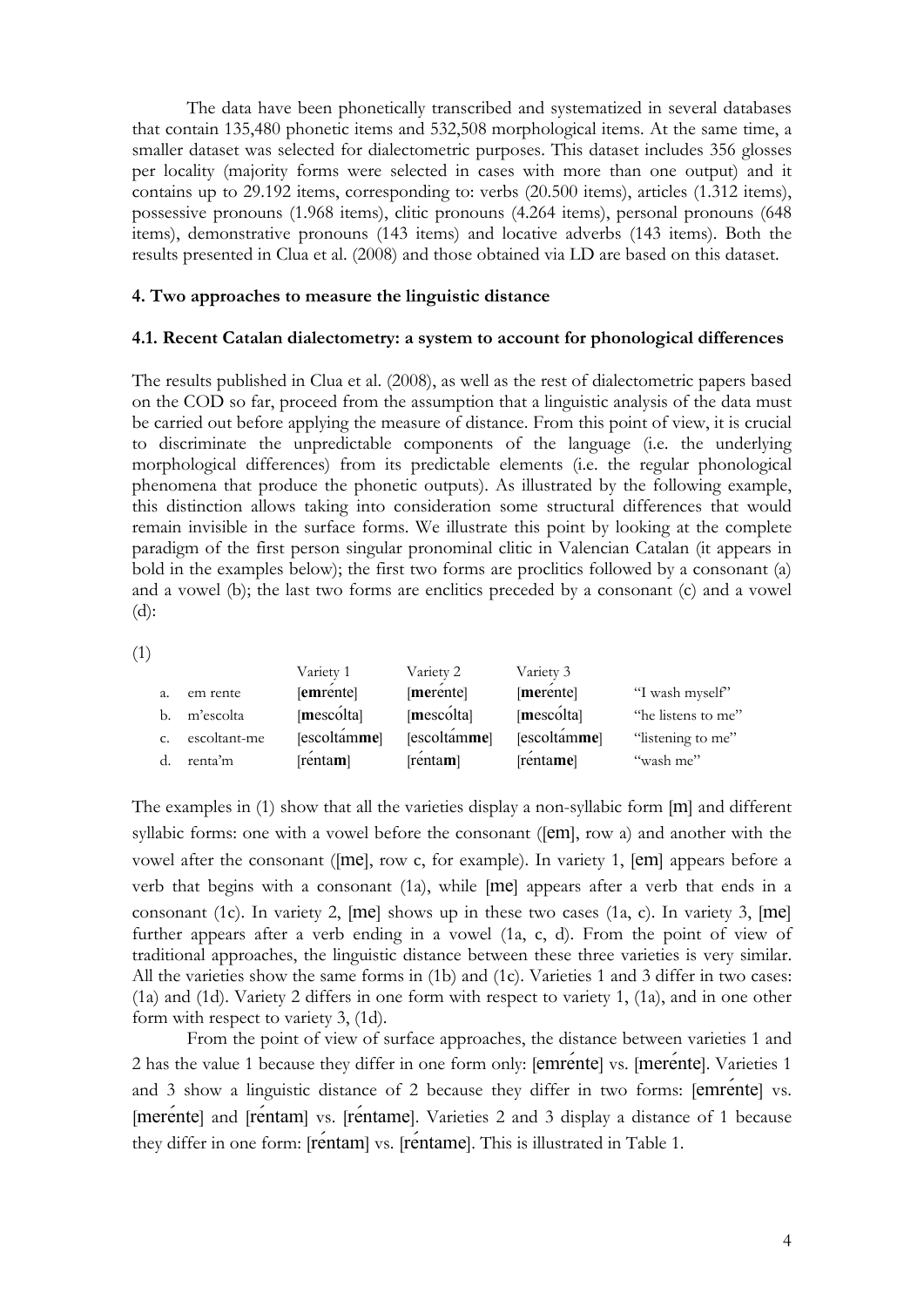|           | Variety 1 Variety 2 Variety 3 |  |
|-----------|-------------------------------|--|
| Variety 1 |                               |  |
| Variety 2 |                               |  |
| Variety 3 |                               |  |

*Table 1. Similarity matrix based on phonetic data.* 

In a dendrogram based on this data, either varieties 1 and 2 are grouped closer than 3, because they differ in one form only (see Figure 3a), or varieties 2 and 3 are grouped closer than 1, because they also differ in one form only (see Figure 3b).



*Figure 3. Dendrograms based on the phonetic data of Table 1.* 

This situation, however, is notably different if we analyse the same data on the basis of syllabification, that is, distinguishing the underlying differences from the ones that are due to regular phenomena. In fact, the aim of the dialectometric approach developed in Barcelona is to calculate the linguistic distance by adding: (1) the differences among the underlying morphological forms and (2) the differences among the phonological processes that transform them into the phonetic outputs. As a consequence, the first step was to determine: (1) a morphological underlying form for every single item of the corpus; and (2) which phonological rules operated on each morphological underlying form.

Under this view, varieties 1 and 2 have a single underlying form  $\left(\frac{m}{m}\right)$  and the vowel [e] is inserted in order to satisfy syllabic requirements (for example, by means of the following rule in 1a:  $\varnothing \to e / \underline{\hspace{1cm}}$  m#C and the following rule in 1c:  $\varnothing \to e / C \# m \underline{\hspace{1cm}}$ ). That is, as in other contexts, epenthesis applies when the addition of the clitic to the verb creates a sequence that cannot be properly syllabified. The difference between these two dialects lies in the position of the epenthesis. In variety 1, the epenthetic vowel always appears at the periphery of verb-clitic sequences, i.e. at the beginning in  $(2a)$  but at the end in  $(2c)$ . In variety 2, instead, it is always placed to the right of the clitic, i.e. [me] in (2a) and (2c). Variety 3 is completely different. The crucial example here is the last one, i.e. *renta'm*  [renta**me**] (3d). In this case, the verb ends in a vowel and, thus, there is no syllabic reason to assume that the vowel of the clitic is inserted through epenthesis to repair syllabification. For this variety, it is more coherent to establish that the underlying form of the clitic contains the vowel (/me/), although this vowel deletes when it appears in contact with another vowel (e  $\rightarrow$  Ø / m  $#V$ ), cf. *m'escolta* [**mescolta**] in (3b). This vowel also deletes in other vocalic contexts in the language (cf. *entr***e a***mics: entr[a]mics* 'between friends', *n***o é***s tan gran: n[o]s tan gran* 'it is not that big').

(2)

|    |          | Variety 1 | Variety 2           | Variety 3 |                 |
|----|----------|-----------|---------------------|-----------|-----------------|
|    |          | /m        | $\prime$ m $\prime$ | /me/      |                 |
| а. | em rente | [emrente] | merentel            | merentel  | "I wash myself" |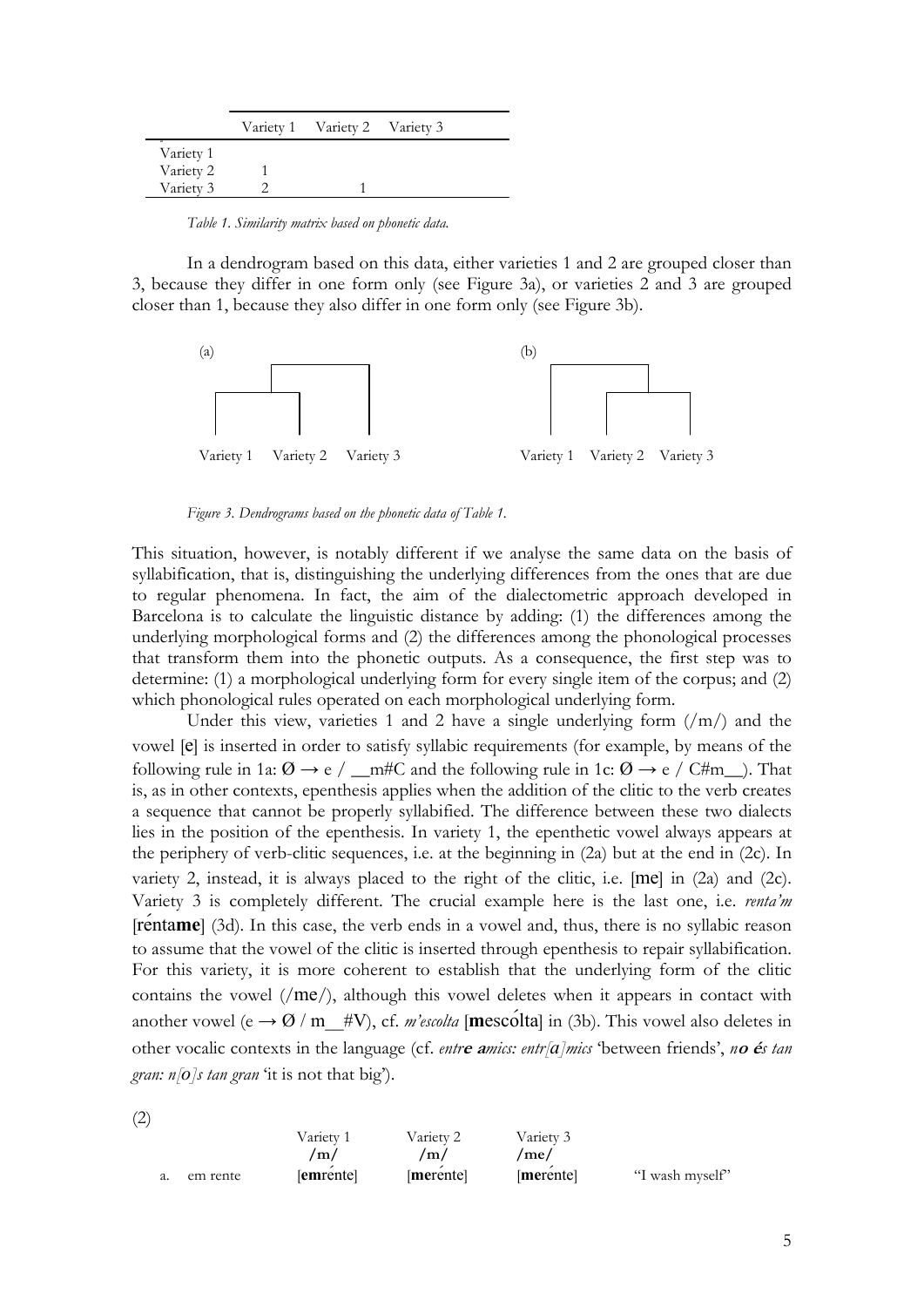| b. | m'escolta       | [mescolta]            | [mescolta]                | [mescolta]         | "he listens to me" |
|----|-----------------|-----------------------|---------------------------|--------------------|--------------------|
|    | c. escoltant-me | [escoltam <b>me</b> ] | [escoltamme] [escoltamme] |                    | "listening to me"  |
| d. | renta'm         | [renta <b>m</b> ]     | [rentam]                  | [renta <b>me</b> ] | "wash me"          |

In other words, variety 3 has preserved the old shape of the clitic (/me/, from the Latin form *me*), but in certain contexts the vowel deletes in accordance with the regular phonology of the language. Unlike variety 3, varieties 1 and 2 have re-structured their system. They show a single-consonant underlying form  $(\text{/}m/\text{/})$  that is accompanied by epenthesis for syllabic reasons. Therefore, the linguistic distance between varieties 1 and 2 is indeed smaller than that with variety 3, which has a different underlying representation. We will next show how our analysis tries to capture this fact.

 The similarity matrix presented in Table 2 shows that, as for *morphological underlying differences* concerning the four forms under study (that is, the complete paradigm of the first person singular pronominal clitic in Valencian Catalan), varieties 1 and 2 have zero differences (both have the same /m/ underlying form), but variety 1 with respect to 3, and 2 with respect to 3 show 4 differences (variety 3 departs from a /me/ underlying form). We count each position in the paradigm as one point of difference.

|           | Variety 1 Variety 2 Variety 3 |  |
|-----------|-------------------------------|--|
| Variety 1 |                               |  |
| Variety 2 |                               |  |
| Variety 3 |                               |  |

*Table 2. Similarity matrix based on the phonological analysis (I). Morphological underlying differences: /m/1,2 vs. /me/3*

The similarity matrix presented in Table 3 further calculates the differences concerning the *phenomena involved*. Here, varieties 1 and 2 differ only in the position of the epenthesis (2a). Varieties 1 and 3 and varieties 2 and 3 differ in displaying or not epenthesis (2a and 2c) and vowel deletion (2b).

|           | Variety 1 Variety 2 Variety 3 |  |
|-----------|-------------------------------|--|
| Variety 1 |                               |  |
| Variety 2 |                               |  |
| Variety 3 |                               |  |

*Table 3. Similarity matrix based on the phonological analysis (II). Differences in the phenomena involved.* 

The next step consists of adding the values contained in Table 2 (concerning the morphological underlying differences) and the values contained in Table 3 (concerning the phonological phenomena involved). In accordance with our analysis (see Table 4), the resulting dendrogram (Figure 4), shows a closer relation between varieties 1 and 2, and, significantly, a larger distance between these two and variety 3.

|           | Variety 1 Variety 2 Variety 3 |  |
|-----------|-------------------------------|--|
| Variety 1 |                               |  |
| Variety 2 |                               |  |
| Variety 3 |                               |  |

*Table 4. Similarity matrix based on phonological data*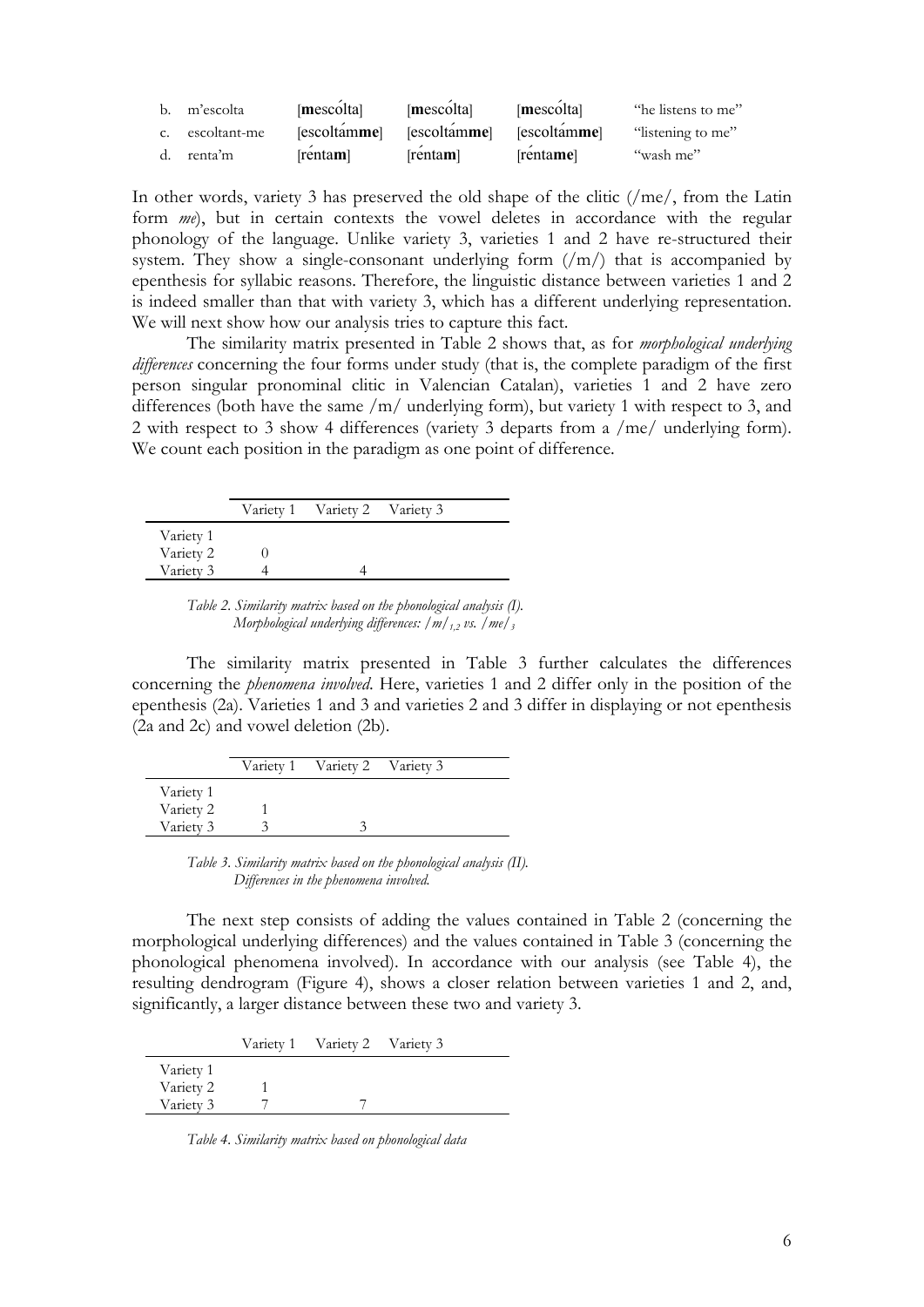

*Figure 4. Dendrogram based on the phonological analysis of Table 3 and 4* 

So far, we have tried to demonstrate the importance of such an analysis to capture structural differences that would otherwise remain invisible, and we have also examined some of its consequences on the final classification of the varieties. This procedure is indeed the keystone of the dialectometric approach developed around the COD, as the linguistic distance between varieties is the result of applying a measure of distance to two different databases: one containing the underlying morphological forms and another one comprising the approximately 60 phonological phenomena involved. To simplify the analysis, each phenomenon has been assigned a number from 1 to 60. In addition, all the inputs (both the underlying forms and the processes) have been manually aligned in a previous step. Next we introduce the measure of distance:

$$
dist(i, j) = \frac{\sum_{k=1}^{long} dif}{long} (i, j) \times 100
$$

That is, the linguistic distance between two varieties  $(i, j)$  is the result of the summation of their differences (each having a value of 1) with regard to a linguistic variable *k* and dividing them by *long*, which is the length of each item compared. It is fundamental to take into account that the variables can be either the phonemes that make up the underlying forms or the phonological rules that transform them into the phonetic outputs.

 As a result of this process we obtained a distance matrix, to which we applied the mapping techniques introduced in Section 5.

#### **4.2. The Levenshtein Distance: measuring the phonetic distance**

The Levenshtein Distance (Levenshtein, 1966; also known as edit distance) is a string comparison procedure that calculates the phonetic distance between two phonetic strings. To obtain this distance, the Levenshtein algorithm seeks the least costly set of basic operations (insertions, deletions and substitutions) needed to transform one string into another. In the simplest version of the algorithm, these three operations have the same cost, as can be seen in the example below, based on two pronunciations of a conjugated form of the Catalan verb *servir* 'to serve' (specifically *servís* '(if I) served'). In this case, the final distance between the two pronunciations is 3:

|                            | Total    |                                                  |                       | 3 |
|----------------------------|----------|--------------------------------------------------|-----------------------|---|
|                            | Balaguer | $s e \cap \beta i' y e s \epsilon$               |                       |   |
|                            |          | $s e \nvert \beta i' y e s$                      | insert $\varepsilon$  |   |
|                            |          | $s e \nvert \nvert s i$ 'kes                     | substitute $k/\gamma$ |   |
|                            | Alacant  | $s \, e \, r \, \beta \, i \, s' \, k \, e \, s$ | delete s              |   |
| $\mathcal{L}(\mathcal{L})$ |          |                                                  |                       |   |

(3)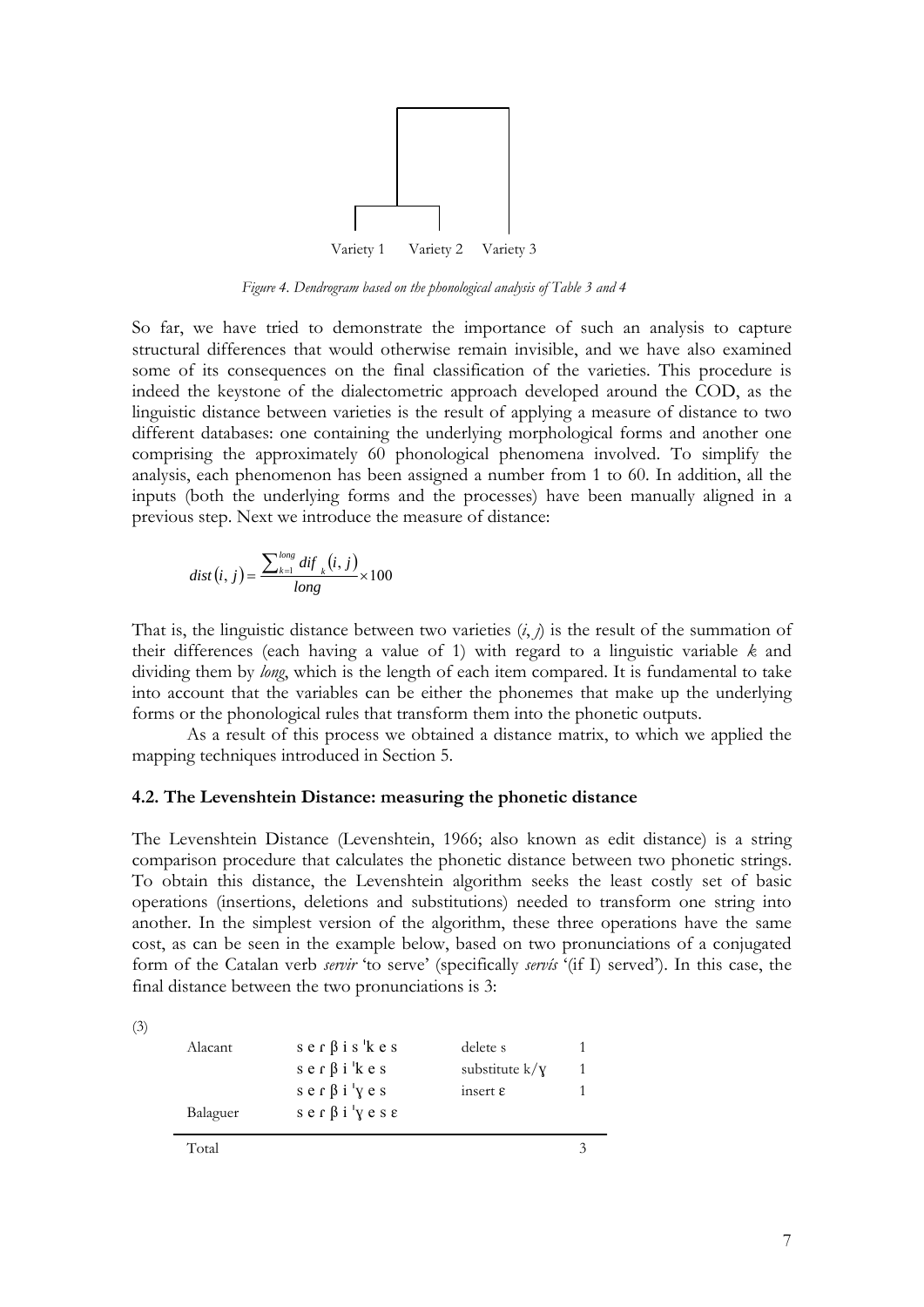From a different perspective, the procedure can also be seen as the result of aligning two strings of phonetic segments. In these alignments, phonetic overlap is binary, so that nonidentical phones contribute to phonetic distance, whereas identical ones do not. In order to increase accuracy, we used a common modification of the Levenshtein algorithm, allowing only alignments of consonants with consonants and vowels with vowels. In addition, no length normalization has been applied, as this has been found to give the best results in dialectometric analyses (Heeringa et al., 2006). The following example illustrates the alignment of the two pronunciations compared in (3):

| (4) | Alacant<br>Balaguer |  | s e $\int$ $\beta$ i |  | ser $\beta$ is kes | $y$ e s $\varepsilon$ |  |
|-----|---------------------|--|----------------------|--|--------------------|-----------------------|--|
|     | Total               |  |                      |  |                    |                       |  |

The use of the Levenshtein distance to calculate the linguistic distance between varieties was first introduced by Kessler (1995), who applied it to several Irish dialects. Since then, it has been used to analyze linguistic variation in more than ten other languages, such as German (Nerbonne, 2008), Dutch (Heeringa, 2004), Frisian (Heeringa, 2005), Bulgarian (Osenova et al, 2007) and the languages of Gabon (Alewijnse et al., 2007). Furthermore, the procedure has also been successfully applied to other sorts of research: see, for example, Heeringa & Gooskens (2004), who examine 15 Norwegian dialects perceptually and acoustically; or Gooskens & Bezooijen (2006), where they compare the level of mutual comprehensibility between Afrikaans and Dutch.

 Despite many studies that have used the Levenshtein distance during the past thirteen years, no study applied the LD to a Catalan corpus before the current study. To use the LD, the phonetic symbols had to be converted in X-SAMPA to produce a machine-readable phonetic transcription for the L04 package. After applying the LD to the corpus, a resulting distance matrix was obtained. In the next section we introduce the techniques used to visualize the linguistic distances contained in the distance matrices based on the LD and the Barcelona approach.

 We are also interested in the differences between the BCN and LD methods of assessing aggregate linguistic distance. LD works on concrete pronunciations (phonetic transcriptions), aligning them automatically, and without first subjecting them to phonological analysis, which is part of the BCN approach. This means that LD is relatively straightforward to apply, for example due to the automatic alignment, which must be supplied manually in the BCN approach. The BCN approach assesses differences with respect to phonological analyses, which are more succinct characterizations of varieties, but they are also subject to variation, as different analysts may propose different underlying forms. LD clearly has the potential disadvantage of being insensitive to underlying differences which emerge in the BCN phonological analysis step. We undertake the current study in an attempt to understand the relative importance of these advantages and disadvantages. In general we expect LD to be more sensitive to superficial (concrete) differences and for BCN to be sensitive to the underlying distinctions made in the phonological analysis step. Naturally there will be overlap.

#### **5. Techniques to visualize aggregate differences**

When Séguy presented the first dialectometric approach in his paper of 1971, he argued two main reasons for using it: first, he wanted to overcome the subjectivity of the traditional analysis, based on bundles of isoglosses; second, he intended to make use of all the data contained in the linguistic atlases available at the moment, as they had historically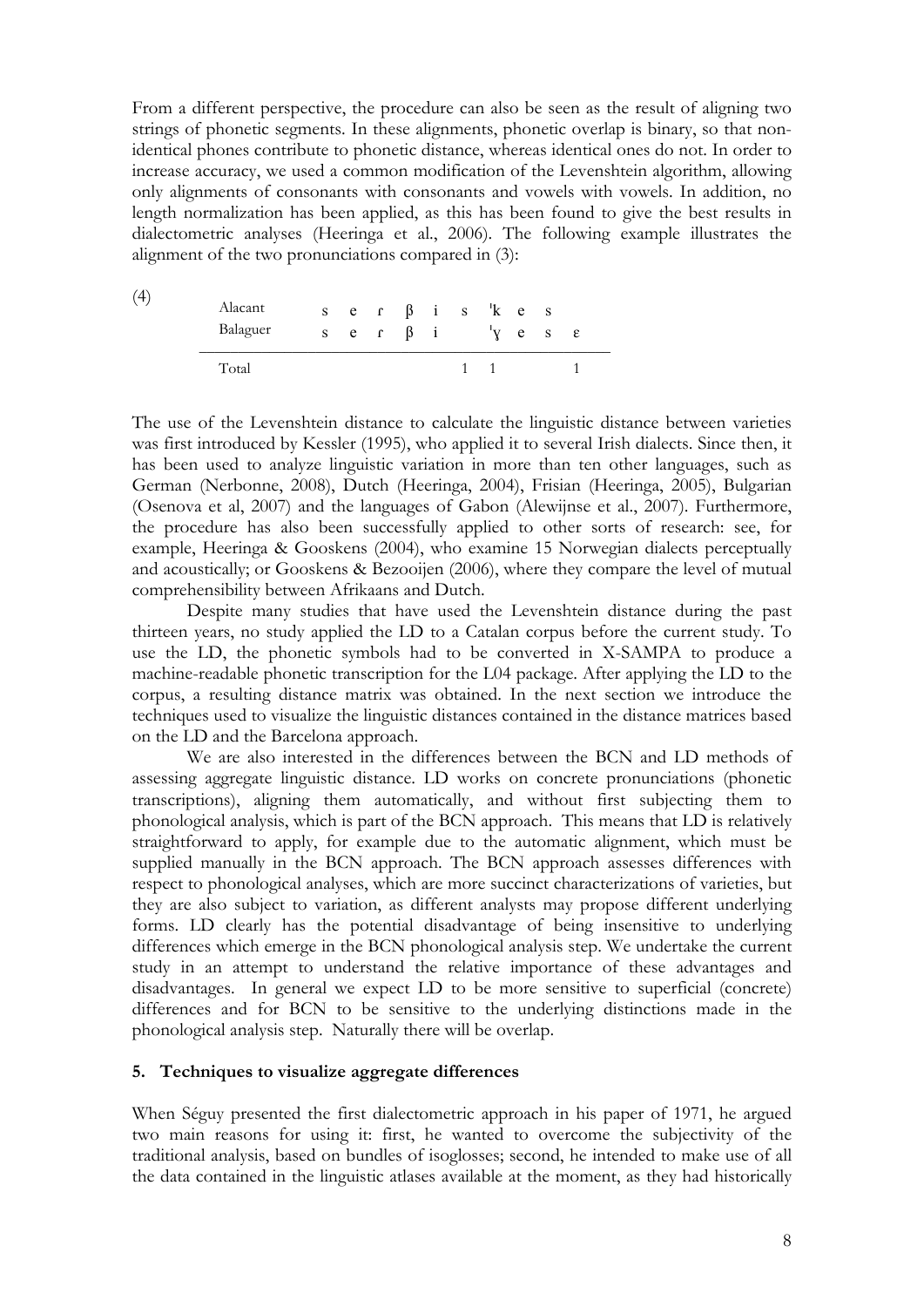been underexploited. But there was a third crucial goal in the early studies of Séguy: the intention to improve the mapping techniques to visualize the results of his analysis. This is the reason why he introduced the first network maps ever used in dialectology: these maps, which can be found in the sixth and last volume of the *Atlas Linguistique de la Gascogne*, show the Hamming distances between all the localities of the studied language area (Séguy, 1973). They are, therefore, the first attempt to present linguistic distances in a more comprehensible and accessible way.

 Since then, the interest for developing proper techniques to map aggregate variation has become a pillar in all dialectometric approaches. In Salzburg, Goebl and his team have created a wide range of maps to give a heuristically comprehensive answer to the question of how a local dialect deals with its geolinguistic environment. In particular, Goebl (1991) tends to point out the importance of the so-called *similarity maps*. Similarly, several mapping techniques have been successfully developed at the University of Groningen. Nerbonne (2008) gives a detailed introduction with respect to the motivation and methods used to project aggregate variation to maps.

 In the following we present the first results of applying five mapping techniques to the COD data that have not been used in Catalan dialectology before. They are a direct consequence of the collaboration established between the Catalan Philology Department of the University of Barcelona and the Alfa-Informatica Department of the University of Groningen a few months ago, and will allow us to examine the relations between Catalan dialects more accurately.

### **5.1. Network maps**

The "network maps" (also called "link maps") are simple initial visualizations of the aggregate differences made by drawing lines between data collection sites. The darkness of these lines is inversely proportional to the linguistic distance between the sites, so that lighter lines connect more linguistically distant sites (Nerbonne, 2008).

 These first visualizations allow us to detect, on the one hand, the linguistically more homogeneous areas and, on the other hand, the transition areas between dialects. These are strips of discontinuity, characterized by light lines between contiguous varieties. Figures 8 and 10, which constitute the first network maps built on the basis of Catalan data, reveal how linguistic variation is structured geographically in the Catalan speaking area. In Section 6 we will come back to this point.

## **5.2. Stable clustering: noisy clusters and composite cluster maps**

As mentioned before, Clua et al. (2008) applied hierarchical agglomerative clustering to the distance matrix obtained from the COD data in order to get a global dendrogram of the Catalan varieties. Clustering is a well-known procedure to seek groups of close varieties, and has been used in dialectometry since Shaw (1974). It is an iterative procedure that selects the shortest distance in a matrix and fuses the two data points that gave rise to it. As these two points form a new cluster, the distance between it and the remaining elements in the matrix must be recalculated. In the end, it produces a hierarchically structured dendrogram as the one published in Clua et al. (2008). The clustering algorithm used was the so-called UPGMA (Unweighted Pair Group Method with Arithmetic Mean).

 Although the use of regular clustering has become more and more popular among linguists interested in dialectometry, it is also broadly accepted that it lacks stability. This is due to the fact that clustering looks for the minimum distance between two points in a matrix, and sometimes several pairs of elements may show similar distances. As a consequence, small differences in the input data matrix can lead to considerably different clusters.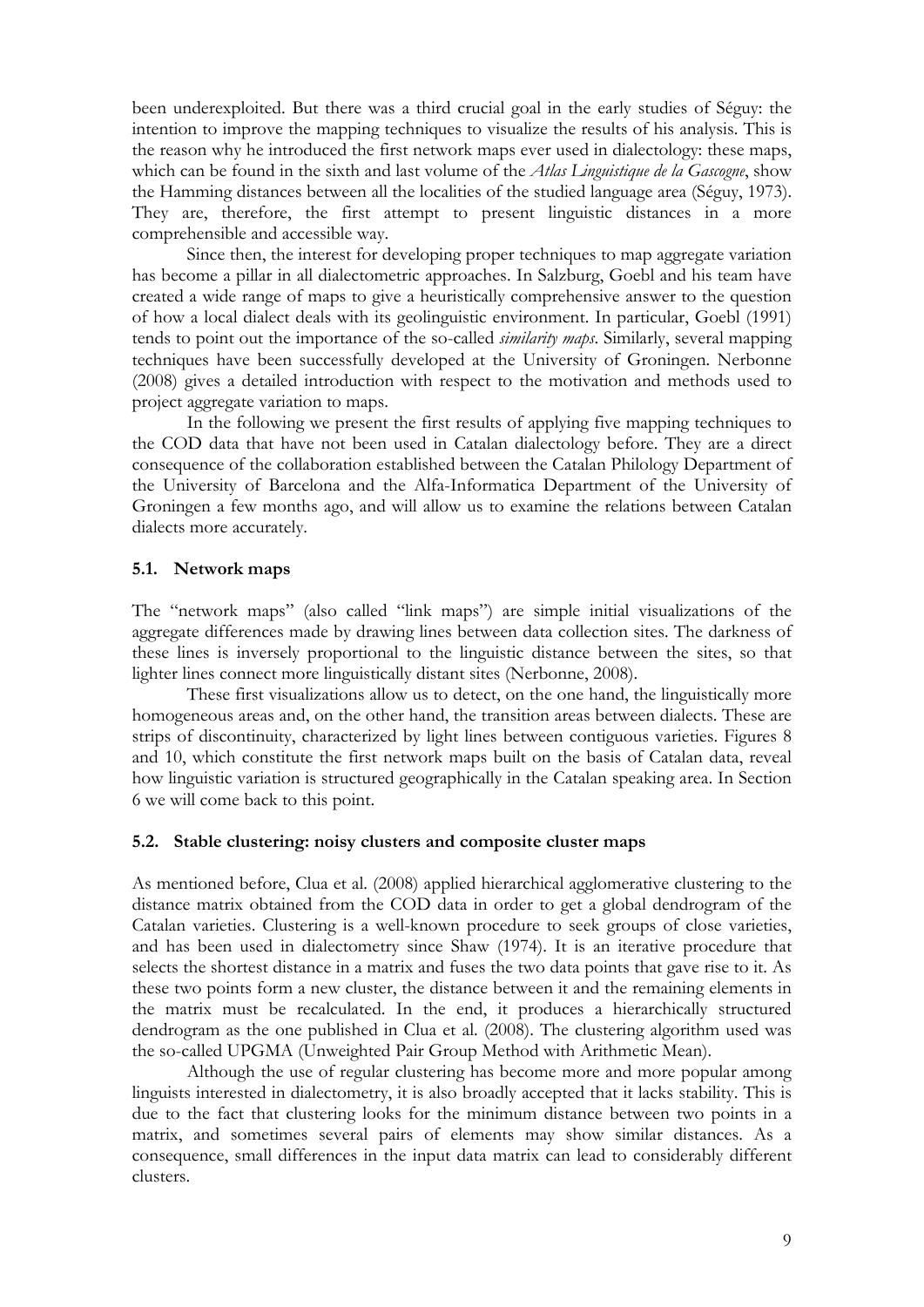To overcome this instability, two main methods have been suggested and tested during the last years: noisy clustering (Kleiweg et al., 2004) and bootstrapping (Nerbonne et al., 2008). Briefly, noisy clustering can be viewed as a procedure in which different amounts of random noise are added to the distance matrix during repeated clustering. Bootstrapping consists of varying the input dataset in several clustering iterations, allowing some words to be repeated. The result of both techniques is a consensus (or composite) dendrogram.

 To interpret a composite dendrogram, two facts must be taken into account: first, the numbers associated with the brackets indicate how many times these varieties have clustered together in the iterations of the process; second, the length of the brackets is the mean cophenetic distance found in the runs where this group emerged.

 Moreover, it is possible to project and visualize this information in a "composite cluster map". This mapping technique starts by dividing the studied area according to the Voronoi polygonisation, so that lines are drawn between adjacent sites. Note that these divisions are also used to get the similarity maps developed in Salzburg (see Goebl, 1991). Afterwards, these borders are shaded in a way that their darkness is directly proportional to the cophenetic distances between the two contiguous localities in the consensus dendrogram.

 As we had both distance matrices available we used noisy clustering to obtain stable dendrograms from both approaches.

#### **5.3. Multidimensional Scaling (MDS) and RGB maps**

We also applied another statistical technique to the COD data: multidimensional scaling (MDS), which aims at reducing high dimensional data to a smaller number of dimensions. MDS was first introduced in dialectology by Black (1976), who measured the distance among several dialects of the Bikol language (spoken in the Philippines). There are two main reasons for using the MDS: first, because, unlike clustering, it is a stable method to plot the linguistic distances; and secondly, because it gives us the possibility to examine the relations between varieties in more detail than by using a consensus dendrogram (see Nerbonne, 2008: 15).

 To visualize the MDS results we use RGB maps. In these maps, the MDS results are visualized by colouring each data point red, green and blue in proportion to its first, second and third MDS coordinates, respectively. An advantage of MDS maps is that they allow interpretations in terms of dialect continua.

### **6. The analysis of the results: differences between two dialectometric approaches**

Traditional dialectology has historically divided the Catalan language into two main dialect areas: Eastern Catalan and Western Catalan. In turn, a number of subdialects are located on both sides of this main border: Northern, Central, Balearic and Algherese Catalan are considered to belong to the Eastern Catalan group; similarly, North-Western and Valencian Catalan are the two major varieties of the Western group. At the same time, dialectologists have partitioned the Valencian dialect into three varieties, namely Northern Valencian, *Apitxat* and Southern Valencian. Finally, some linguists also claim the existence of a transition variety between North-Western and Valencian Catalan: the so-called *Tortosí.* 

 If we now examine the results obtained via the two dialectometric methods presented above, the first remarkable fact is the number of similarities they share. To begin, the linguistic distance tables correlate very highly ( $r= 0.868$ ). As Figures 7 to 10 show (especially the two composite cluster maps), both approaches succeed in identifying several well-known facts in Catalan dialectology: (1) they both trace exactly the same border between Eastern and Western Catalan; (2) they both confirm the fact that Central Catalan is the most homogeneous subdialect and has no major internal divisions; (3) they both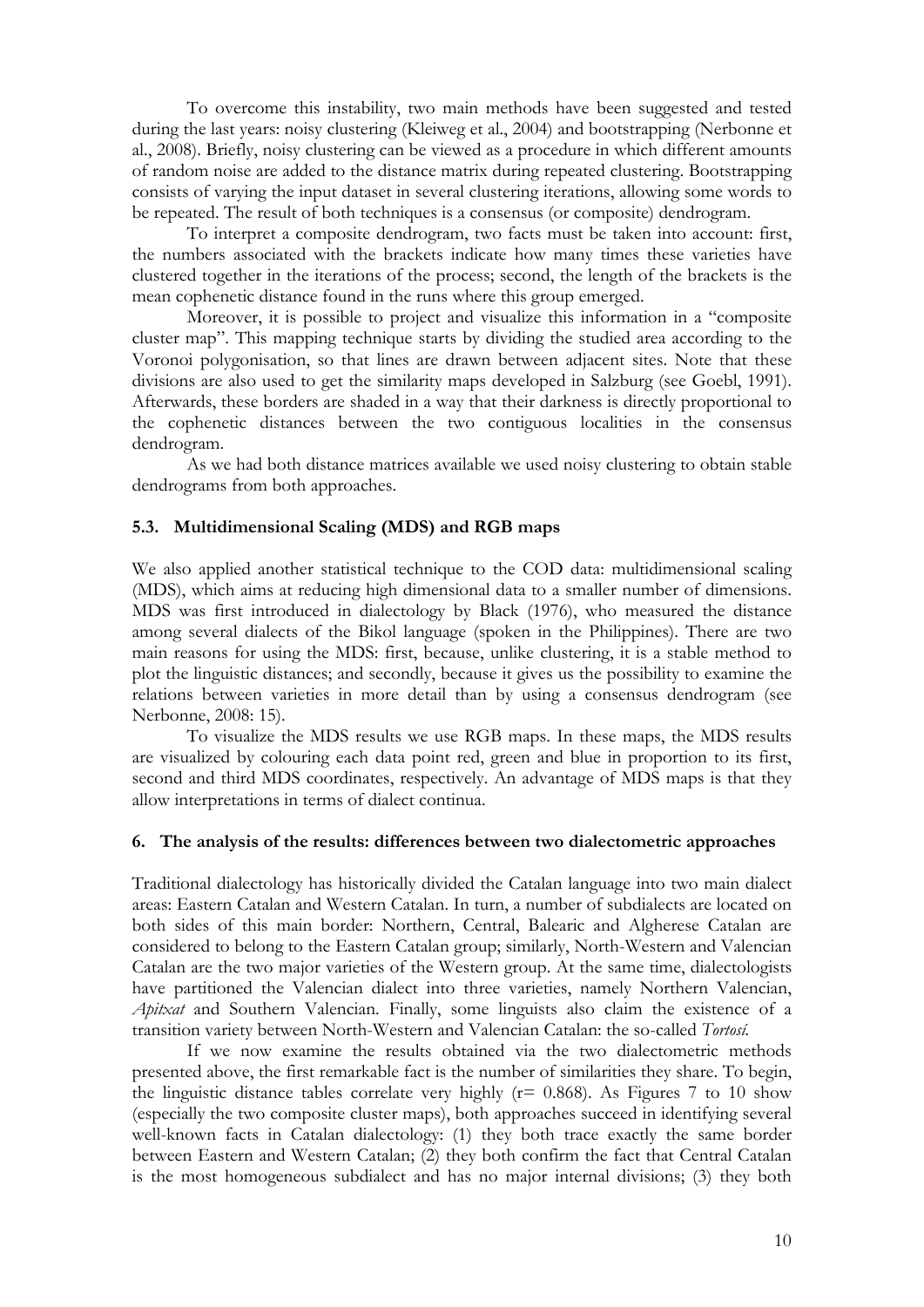highlight that Benavarri and l'Alguer are isolated localities in their respective contexts; (4) they both draw a border to the south of Vinaròs (this line is darker using the LD though); (5) they both point out the idiosyncrasy of the Balearic varieties; and (6) they both display a homogeneous dialect area corresponding to the big *plateau* of *Lleidatà*, the most spoken North-Western subdialect. This situation reproduces to some extent the traditional divisions (see Veny, 1982), but it is especially relevant because it fully agrees with the first dialectometric analysis exclusively focussed on the North-Western varieties (see Viaplana, 1999). To be precise, the borders of *Lleidatà* according to both methods are exactly coincident with those that separate the most conservative North-Western varieties from those more influenced by the Standard Catalan, which have partially lost some of its North-Western distinctive features. Additionally, in the consensus dendrogram obtained via the LD, the locality of Benavarri clusters together (at a remarkable distance, though) with the rest of the North-Western Catalan varieties.

 Despite this overall resemblance, several differences arise when we go through the results in more detail. The most striking difference in the groups detected by the two techniques concerns the location of the Valencian varieties. While LD groups the Valencian area together with the rest of the Western varieties, in accordance with the traditional classifications (Veny, 1982), the other consensus dendrogram analyses most of these varieties as a separate, most important group; only four localities (those corresponding to Northern Valencian: Albocàsser, l'Alcora, Morella and Castelló de la Plana) are included in the North-Western cluster, giving evidence of the continuum that spreads between the Autonomous Communities of Catalonia and the Valencian Country. In both the LD and the BCN approach, the splits are made very confidently.

Although we cannot give a definitive explanation for this difference, we know that: (1) the morphological features of Valencian are the most peculiar among Catalan dialects; (2) 2/3 of the corpus are based on verbal morphology; and (3) the BCN approach tends to increase the weight of the morphological differences, as we saw in Section 4.1. These three facts might be to some extent responsible for the different classification of the Valencian varieties in the results.

The next difference concerns the Valencian varieties internally; as we see in Figure 5, the consensus dendrogram obtained using the approach from Barcelona identifies two main groups of Valencian varieties: a group encompassing the Central and Southern varieties (from Alacant to Guardamar) and a group containing the *Apitxat* varieties (Alzira, Sagunt, Llíria and València). In addition to Vinaròs, which clearly falls in the *Tortosí* area, the other varieties that belong to the Autonomous Community of the Valencian Country (Albocàsser, l'Alcora, Morella and Castelló de la Plana) are clustered in the North-Western group. It is a remarkable fact, since the classification of these varieties has always been a matter of discussion (see Pradilla, 2009: 121-140); some authors believe they share so many features with the *Tortosí* that they should be considered a transition area between the dialects spoken in Catalonia and the ones spoken in the Valencian Country; some others, instead, have claimed the convenience of considering them a separate subdialect (the socalled *Northern Valencian*).

 If we turn to the results obtained via LD (see Figure 6), we see that all Valencian varieties are clustered in only one global group, within which no reliable subdialects emerge –not even the Northern Valencian, whose varieties amalgamate with the rest of the Valencian localities. Moreover, this dendrogram does not identify the *Apitxat* subdialect, and gives evidence of the fact that the linguistic analysis of the data must be responsible for its different classification in the previous consensus dendrogram. We will return to this point later.

 The third remarkable difference regards the group of varieties traditionally defined as Northern Catalan (i.e., those located in the French *Département des Pyrénées Orientales*: Prada, Sallagosa, Perpinyà and Ceret). Whereas in Figure 5 three of them cluster together,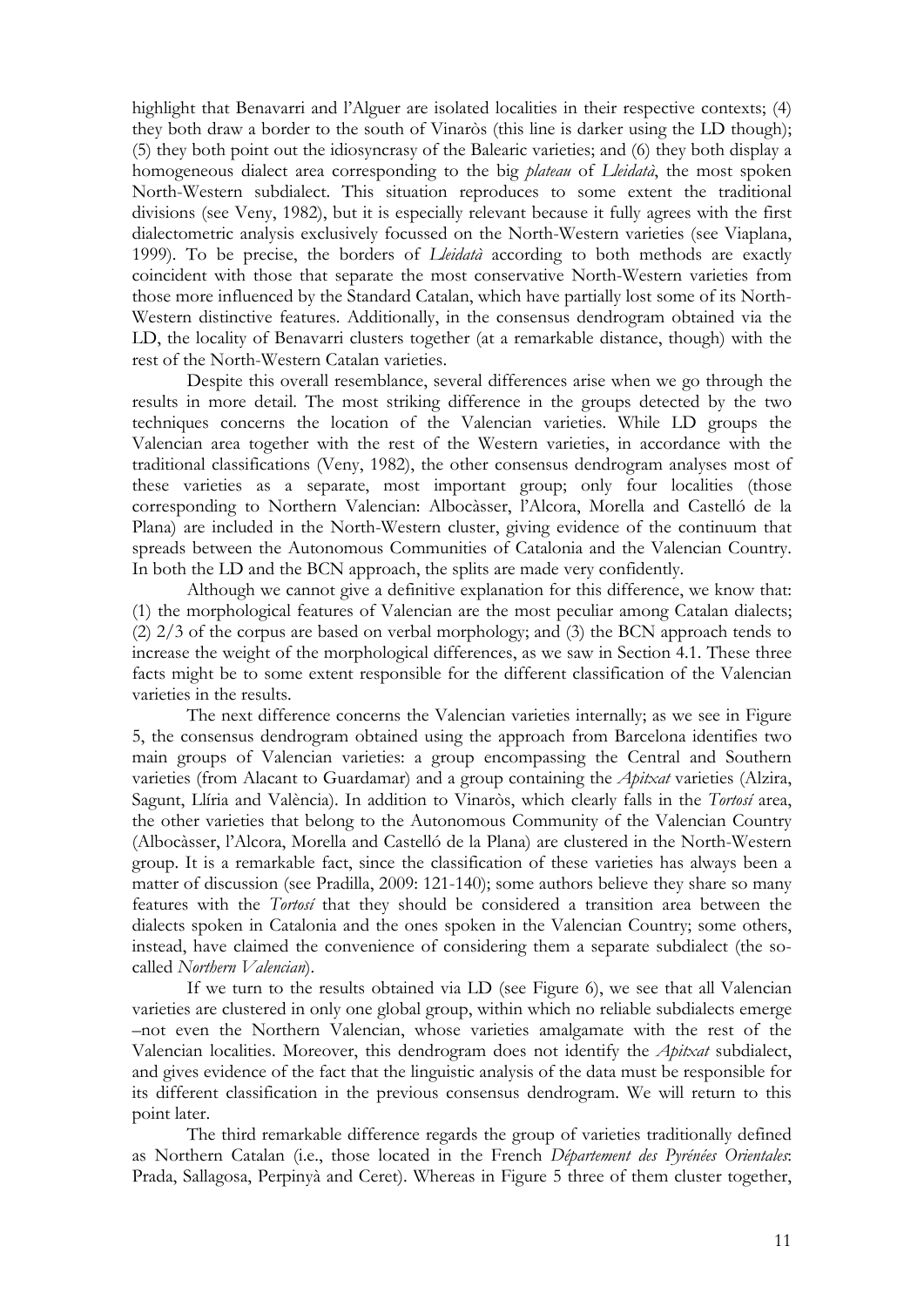in the right dendrogram they do not form a homogeneous group anymore and cluster instead with the Eastern varieties in an isolated way. It is worthwhile having a look at Figures 12 and 14 to better appreciate this difference. We suspect that these groupings might reflect the difficulties in meeting reliable informants in the area (as only a few people use Catalan in their everiday life in France) rather than the dialect spoken there. That's why we would like to revise the data collected in the *Département des Pyrénées Orientales* in the future.

 We also find a fourth significant difference when we examine the relations among Balearic varieties, specifically the Minorcan ones. Although Maó and Ciutadella always form a separate group, in Figure 5 they integrate in the cluster of Balearic varieties, whereas using the LD they are not placed in this cluster anymore. On the contrary, the consensus dendrogram indicates that they can only be assigned reliably to the Eastern Catalan cluster. Although it has been noted in the past that the Minorcan way of speaking is the closest one to the Central Catalan amongst all Balearic varieties, we also have to take into account that the corpus used does not include phonosyntactic data, where Minorcan varieties show a lot of common solutions with the other Balearic subdialects.

 Finally, the LD rather favors the isolation of Benavarri, a locality belonging to the Autonomous Community of Aragon where a transition variety that shares features with Aragonese is spoken.

So far, we have mentioned some major differences between the two approaches on the basis of the specific location of a group of dialects with respect to the rest of groupings. However, there are still a couple of remarkable divergences that arise when we carefully observe the MDS plots and the RGB maps (see Figures 11, 12, 13 and 14; the correlation between the two methods is  $r = 0.868$ ). The first idea we extract from the comparison of Figures 11 and 13 is that the dialectometric approach from Barcelona seems to favor the emergence of some more homogeneous clusters that are linguistically relevant (see, for example, the *Apitxat* varieties, the North-Valencian varieties or the Balearic varieties). We hypothesize that it is due to the fact that it detects partial similarities where the LD only counts differences. Secondly, both the MDS plots and the RGB maps display a division between Eastern and Western varieties which seems to be a bit sharper using the LD. In what follows we will try to give some examples that can account for these differences.

| (5)                             | Central Catalan | North-Western Catalan |                    |                   |
|---------------------------------|-----------------|-----------------------|--------------------|-------------------|
|                                 | Igualada        | Cervera               | Tamarit de Llitera |                   |
| $(1)$ em rento                  | [əmrentu]       | [emrento]             | [merento]          | "I wash myself"   |
| $(2)$ escoltant-me [escultamma] |                 | [escoltamme]          | [escoltamme]       | "listening to me" |

If we take again into consideration the first singular pronominal clitic, we can observe several differences between the varieties of Igualada (located in the Eastern Catalan area), Cervera (a North-Western variety located beside the border between Eastern and Western Catalan) and Tamarit de Llitera (one of the most conservative North-Western dialects). Using the LD, these differences would result in the following distances:

- 1. Between Igualada and Cervera: there is 1 substitution  $(3 > e)$  in (1) plus 1 substitution (again  $\varphi > e$ ) in (2). The result is a distance of 2.
- 2. Between Cervera and Tamarit: there are 2 differences in (1), 1 deletion ( $e > 0$ ) and 1 insertion ( $\emptyset$  > e). The result is a distance of 2.
- 3. Between Igualada and Tamarit: there are again 2 differences in (1), 1 deletion  $(3 \ge 0)$  and 1 insertion  $(0 \ge e)$ . In addition, there is one substitution  $(3 \ge e)$  in (2). The result is a distance of 3.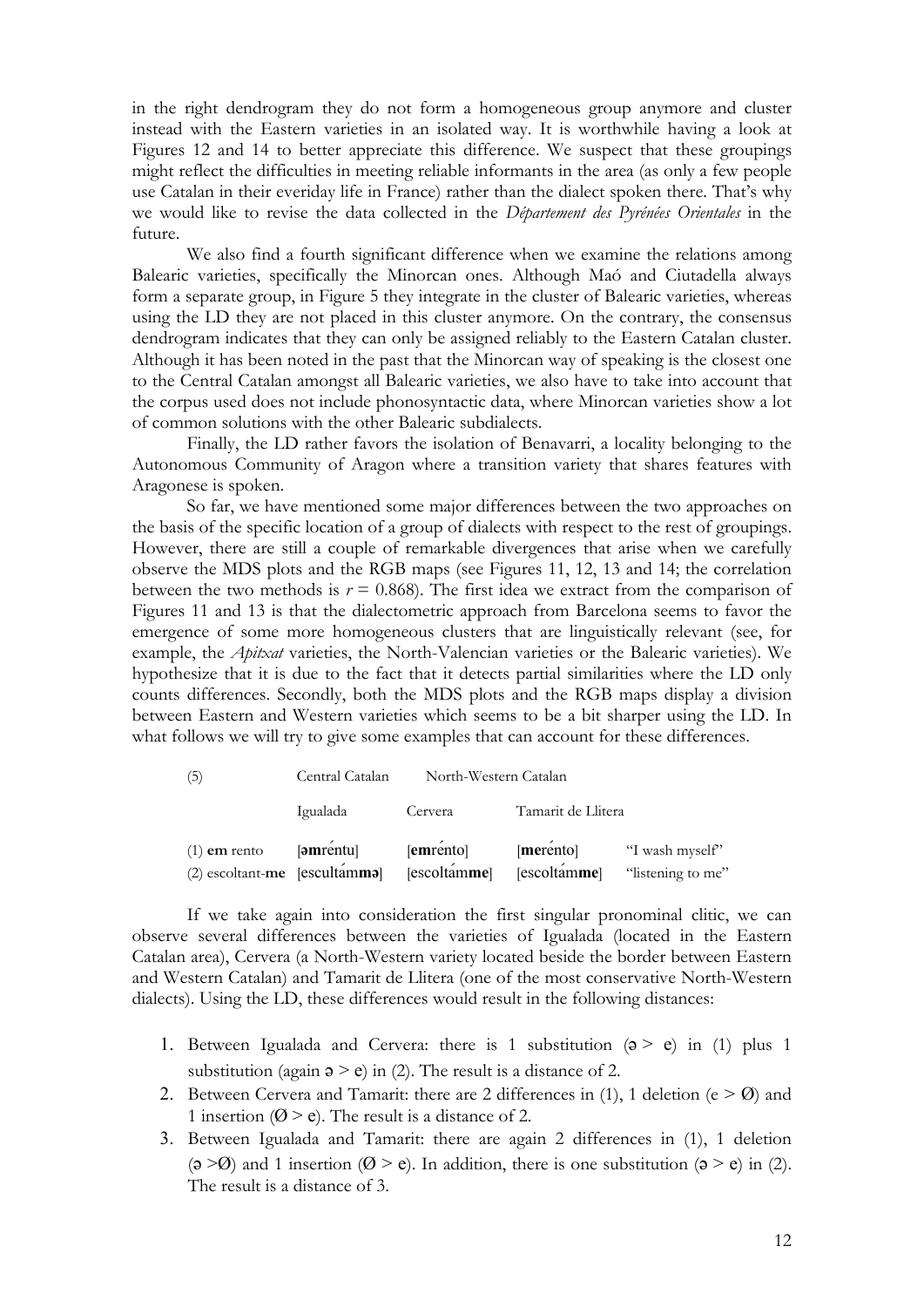These distances can be represented by the following diagram:



As can be observed directly, this situation changes when a linguistic analysis of the data is first carried out. According to the approach from Barcelona, the resulting distance would be as follows:

- 1. As the three varieties share the same single-consonant underlying form  $/m/$ , the database containing the *morphological data* counts 1 similarity between Igualada and Cervera, another one between Cervera and Tamarit and another similarity between Igualada and Tamarit.
- 2. When it comes to the *phonological processes* involved to insert the epenthesis, they result in the distances below:
	- a) Between Igualada and Cervera: there is 1 similarity (insert epenthesis to the left of the nucleus) and 1 difference (the timbre of the epenthesis) in (1). There is also 1 similarity (insert epenthesis to the right of the nucleus) and 1 difference (the timbre of the epenthesis) in (2). This results in 2 similarities plus 2 differences.
	- b) Between Cervera and Tamarit: there is 1 similarity (the timbre of the epenthesis) and 1 difference (the epenthesis position) in (1), plus 2 similarities (both the epenthesis timbre and position) in (2). It results in 3 similarities and 1 difference.
	- c) Between Igualada and Tamarit: there are 2 differences (the epenthesis timbre and position) in (1) and 1 similarity (the epenthesis position) and 1 difference (its timbre) in (2). It results in 1 similarity and 3 differences.

Again, the number of coincidences/divergences obtained by adding the similarities and differences from the morphological data (1) and the phonological processes (2) can be represented in a diagram:



Although the examples above are only based on a couple of items, the diagrams are useful to display the influence of both methods in the final results. This influence shows up clearly in the MDS plots: in Figure 13, for instance, Cervera is the closest North-Western locality to the Eastern cluster, at a significant distance from Tamarit; in Figure 11, instead, both the distance between Cervera and Tamarit and the distance of the North-Western and Eastern clusters diminish. Thus, the examples seem to confirm the hypothesis that the approach used in Barcelona tends to favor higher homogeneity within some clusters and lesser distance between close clusters. Applying the LD, instead, results in a different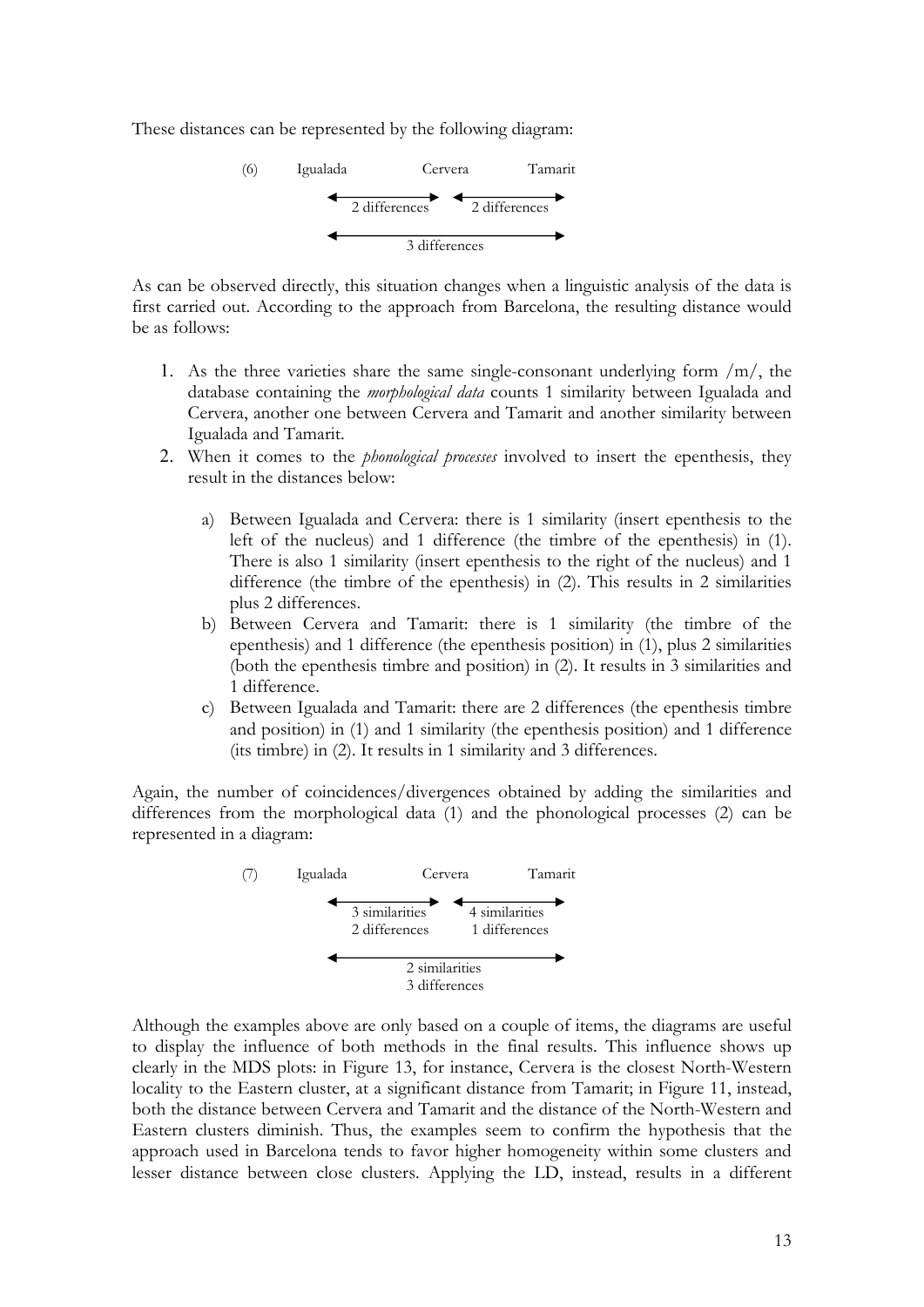overall pattern, with some more distance between the mainland Eastern varieties and the North-Western cluster; at the same time, the *Tortosí* clearly plays the role of a transition area between North-Western Catalan and Northern Valencian, covering the larger distance that separates these two clusters.

 The last example we want to mention focuses on the *Apitxat* varieties, as their location in the two sets of results differs notably. As we mentioned, the *Apitxat* has traditionally been considered a separate subdialect because its phonological inventory lacks voiced fricatives and affricates (this is also a distinctive feature of the Benavarri area). However, we have already mentioned that the consensus dendrogram obtained via LD does not show a separate cluster with these varieties. Nevertheless, we can see in Figure 13 that València, Llíria, Alzira and Sagunt are closely located inside the general cluster of the Valencian varieties.

 In the dendrogram obtained using the approach from Barcelona, instead, these four localities form a very separate group. This difference must be probably seen as a direct consequence of the previous linguistic analysis of the data, as we illustrate next. For example, using the LD, the final distance between the varieties of Alcoi (Central Valencian) and València (*Apitxat*) with respect to the feminine plural article *les* is 0:

(8) Alcoi [les] Total distance (LD) = 
$$
0
$$
 València [les]

Using the approach from Barcelona, instead, the final distance between these two varieties is 2. On the one hand, it is due to the fact that the phonological inventory of the *Apitxat* varieties lacks the phoneme /z/, which is considered to be the underlying form of the morpheme of plural in Catalan. In the dataset containing the morphological information, thus, we would find a first difference between varieties:

(9) Alcoi 
$$
/l+a+z/
$$
  
València  $/l+a+s/$ 

Additionally, the fact that final obstruent devoicing is a systematic phonological process in Catalan adds a second difference between the *Apitxat* varieties and the rest of dialects in the phonological level. Indeed, this process cannot occur in *Apitxat* with regard to fricatives and affricates, as their underlying forms are already voiceless. However, it is a very common process in the rest of Catalan varieties. As a consequence, the dialectometric approach of Barcelona counts 2 differences where the LD does not count any distance:

| (10)                 | Morphological dataset | Phonological dataset      |  |  |
|----------------------|-----------------------|---------------------------|--|--|
| Alcoi<br>València    | $1+a+z/$<br>$1+a+s/$  | Final obstruent devoicing |  |  |
| Total distance (BCN) |                       | $= 2$                     |  |  |

Besides, the number of occurrences of these phonemes in final word position is quite high: for example, they appear in all plural forms of articles, possessive pronouns, personal pronouns, clitics, demonstratives and locatives, and in all singular second persons of the verbs examined, among others. The consequence is a clear increase of the differences between the final linguistic distances obtained via each dialectometric approach.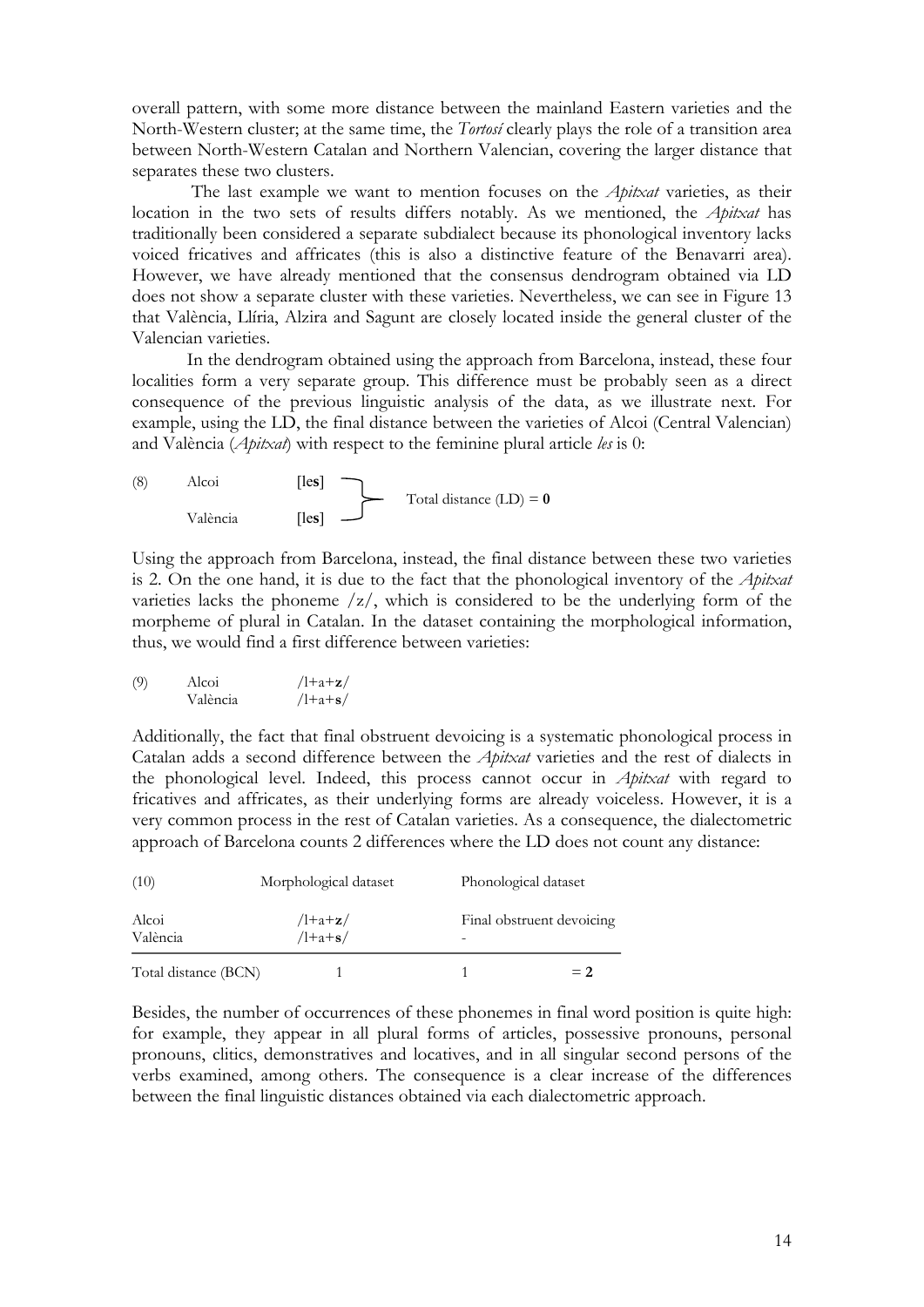### **7. Discussion and prospects**

In this paper, we have presented the main tenets of two dialectometric approaches developed during the last decade, and we have compared the results of applying them to the same corpus of linguistic data. For visualization purposes, we have taken advantage of several mapping techniques which have not been previously used in Catalan dialectology. They clearly improve the traditional ways of projecting aggregate variation to geography used so far in the dialectometric papers based on Catalan data.

 During the analysis of the results, several differences between the two methods (and with respect to traditional classifications) have arisen, and we have tried to give plausible explanations to the most striking divergences detected in the groupings. These differences have been attributed to the fact that discriminating what is predictable and what is unpredictable in the language, as is done in Barcelona, sometimes increases and sometimes decreases the total relative distances among varieties in comparison to the LD results.

 However, several other factors might be responsible for some of these differences, namely: (1) the fact that in Barcelona the measure of distance is applied to a multiple aligned corpus whereas the Levenshtein Distance works on the basis of pairwise string alignments; or (2) the different nature of the methods employed to calculate the linguistic distance (that is, the measure of distance described in Section 4.1 or the Levenshtein algorithm). Unfortunately, due to the implicit differences between the methods compared, we did not succeed in isolating these factors.

 As a consequence, in future research we would like to focus on clarifying the influence of these factors. It might be possible to compare the results of the Levenshtein algorithm with the results of applying the measure of distance used in Barcelona to the same multiple aligned set of phonetic data. In addition, it might be interesting to use more sensitive phonetic distances (instead of only using the vowel-consonant distinction) in the LD, for instance by automatically generating them on the basis of the phonetic data (Wieling et al., 2009).

#### **Acknowledgements**

We are grateful to Miquel Salicrú and Sergi Vives, both professors at the Department of Statistics of the University of Barcelona, for their advice with the statistical analysis. We are also thankful to Çagri Çoltekin for his help with the data conversion into X-SAMPA, and Bart Alewijnse for his interest to improve a new interface for the L04 package. Finally, we also want to thank Charlotte Gooskens, Therese Leinonen and Sebastian Kürschner for their useful feedback on the methodology developed in Barcelona and presented here.

#### **References**

- Alewijnse, Bart; Nerbonne, John; van der Veen, Lolke; & Franz Manni (2007): «A Computational Analysis of Gabon varieties». In Petya Osenova et al. (ed.): *Proceedings of the RANLP Workshop on Computational Phonology.* Workshop at the conference *Recent Advances in Natural Language Processing.* Borovetz, pp. 3-12.
- ALC: Griera, Antoni (1964): *Atlas Lingüístic de Catalunya*. Sant Cugat del Vallès: Instituto Internacional de Cultura Románica.
- ALF: Gilléron, Jules & Édmond Édmont (1902-1910): *Atlas linguistique de la France.* Paris: Champion.
- ALPI: Navarro Tomás, Tomás (dir.): *Atlas Lingüístico de la Península Ibérica.* Madrid: CSIC, 1962.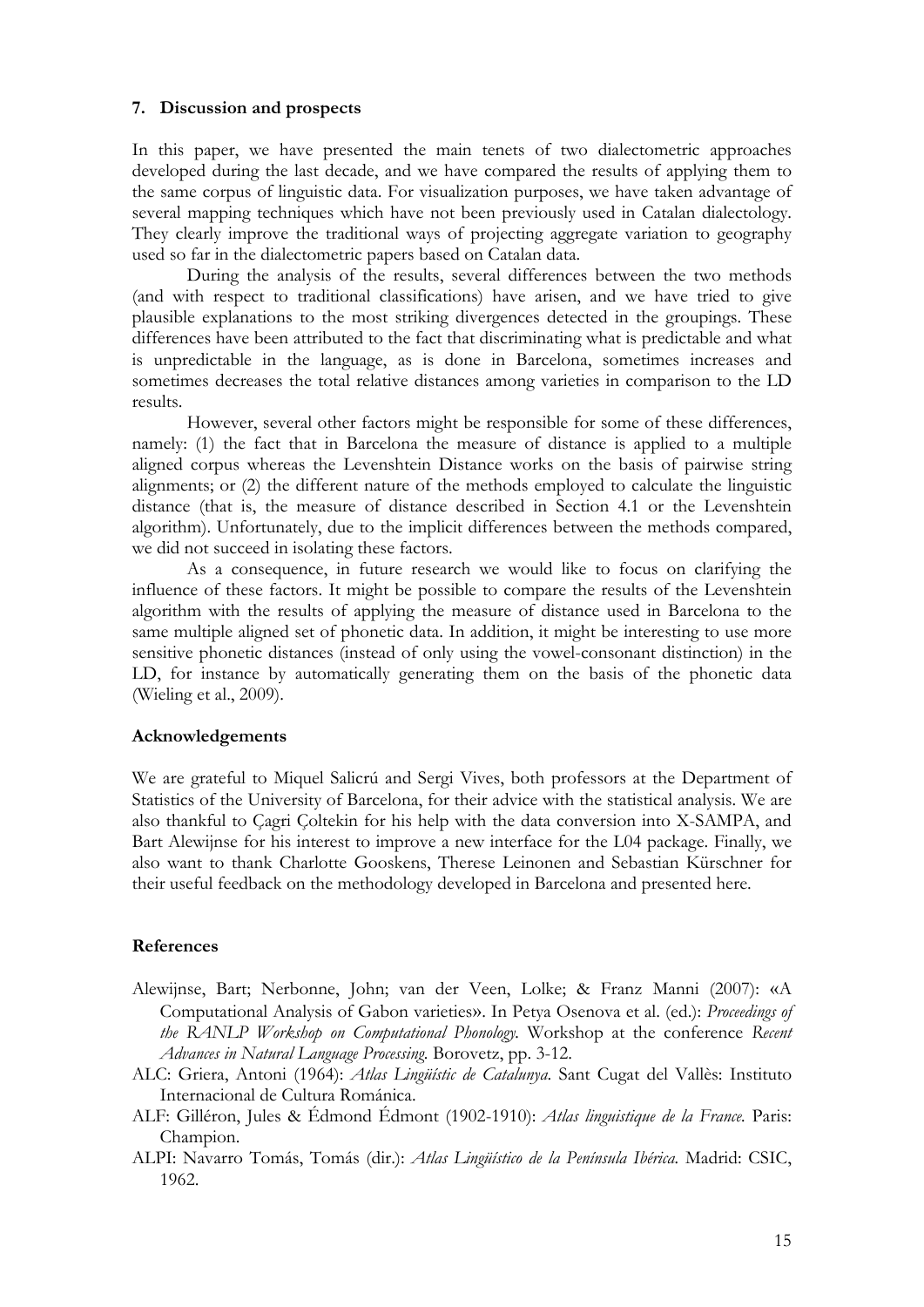- ALPO: Guiter, Enric (1966): *Atlas Linguistique des Pyrénées orientales*. Paris: Centre National de la Recherche Scientifique.
- Black, Paul (1976): «Multidimensional Scaling Applied to Linguistic Relationships». In «Cahiers de l'Institut de Linguistique de Louvain», vol. 3, n. 5-6.
- Clua, Esteve (1998): *Variació i distància lingüística. Classificació dialectal del valencià a partir de la morfologia flexiva*. Universitat de Barcelona, PhD thesis.
- Clua, Esteve (1999): «Distància lingüística i classificació de varietats dialectals». In «Caplletra. Revista internacional de filologia», n. 26, pp. 11-26.
- Clua, Esteve (2004): «El mètode dialectomètric: aplicació de l'anàlisi multivariant a la classificació de les varietats del català». In Perea, Maria Pilar (ed.): *Dialectologia i recursos informàtics*. Barcelona: Universitat de Barcelona, pp. 59-88.
- Clua, Esteve; & Maria-Rosa Lloret (2006) «New tendencies in geographical dialectology: The Catalan Corpus Oral Dialectal (COD)». In Montreuil, Jean-Pierre Y. (ed.): *New Perspectives on Romance Linguistics*, vol. 2 (Phonetics, Phonology, and Dialectology). Amsterdam / Philadelphia: John Benjamins.
- Clua, Esteve (2007): «Distancia lingüística entre los dialectos del catalán a partir de los datos del COD». In Danler, Paul et al. (ed.): *Actes du XXVième Congrès International de Linguistique et de Philologie Romanes (Innsbruck, 3-8 septembre 2007)*. Tübingen: Niemeyer, forthcoming.
- Clua, Esteve; Valls, Esteve; & Joaquim Viaplana (2008): «Analisi dialettometrica del catalano partendo dai dati del COD. Una prima approssimazione alla gerarchia tra varietà». In Blaikner Hohenwart, Gabriele; Bortolotti, Evelyn; & Emese Lörincz: *Ladinometria. Miscellanea per Hans Goebl per il 65º compleanno. Edizione multiligue*, vol. 2, pp. 27-42. Vigo di Fassa: Istituto Culturale Ladino.
- Costa, Jordi (1983): «Aproximació lingüística al català de la Cerdanya». In *Primer Congrés Internacional d'Història de Puigcerdà (1977).* Puigcerdà: Institut d'Estudis Ceretans, pp. 297- 217.
- Goebl, Hans (1993): «Dialectometry: a short overview of the principles and practice of quantitative classification of linguistic atlas data». In Köhler, Reinhard; & Rieger, Burkhard B. (ed.): *Contributions to quantitative linguistics*. Dordrecht: Kluwer, pp. 277-315.
- Gooskens, Charlotte; & Bezooijen, Reneé van (2006): «Mutual Comprehensibility of Written Afrikaans and Dutch: Symmetrical or Asymmetrical?». In «Literary and Linguistic Computing». Oxford: Oxford University Press, volume 21, number 4, November 2006, pp. 543-557 (15).
- Guiter, Enric (1978): «Panorama lingüístic des de Besalú». In *Annals del Patronat d'Estudis Històrics d'Olot i Comarca 1978.* Olot, pp. 35-48
- Heeringa, Wilbert (2004): *Measuring Dialect Pronuntiation Differences using Levenshtein Distance*. Groningen: Groningen Dissertations in Linguistics 46.
- Heeringa, Wilbert; & Charlotte Gooskens (2003): «Norwegian Dialects Examined Perceptually and Acoustically». In «Computers and the Humanities», 37, pp. 293-315.
- Heeringa, Wilbert (2005): «Dialect variation in and around Frisia: classification and relationships». In *Us Wurk: Tydskrift foar Frisistyk,* vol. 54, i3-4, pp. 125-167.
- Heeringa, Wilbert; Kleiweg, Peter; Gooskens, Charlotte & John Nerbonne (2006): «Evaluation of String Distance Algorithms for Dialectology». In Nerbonne, John & Erhard Hinrichs (eds.): *Linguistic Distances*, ACL Workshop held at ACL/COLING. Sydney Shroudsburg, PA: ACL, pp. 51-62.
- Kessler, Brett (1995): «Computational Dialectology in Irish Gaelic». In *Seventh Conference of the European Chapter of the Association for Computational Linguistics (Dublin, Ireland)*. San Francisco: Morgan Kaufmann Publishers, pp. 60-66.
- Kleiweg, Peter; Nerbonne, John; & Leonie Bosveld (2004): [«Geographic Projection of](http://urd.let.rug.nl/nerbonne/papers/kleiweg04-diagrams.pdf)  [Cluster Composites».](http://urd.let.rug.nl/nerbonne/papers/kleiweg04-diagrams.pdf) In: Blackwell, Alan; Marriott, Kim & Shimojima, Atsushi (eds.):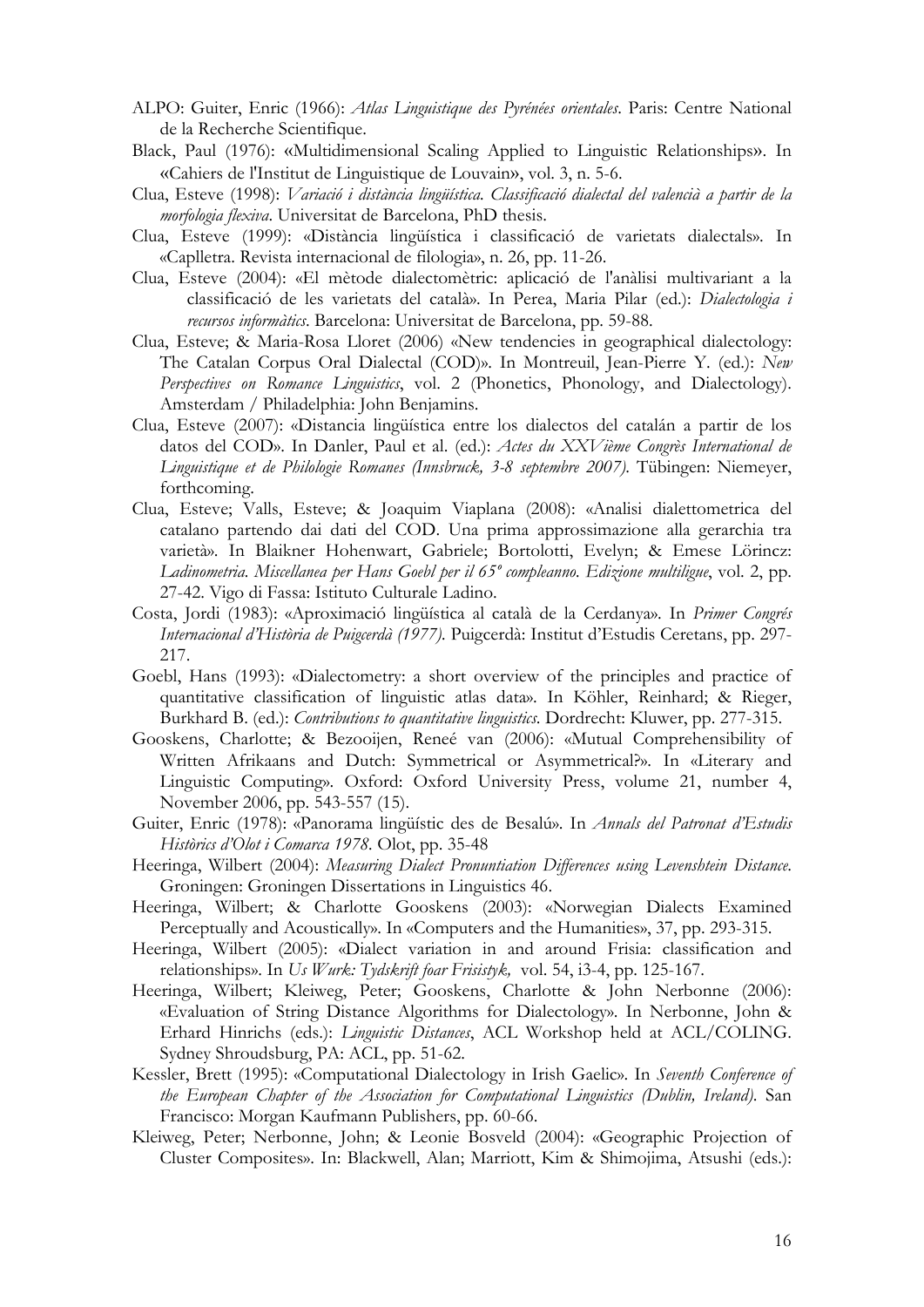*Diagrammatic Representation and Inference. Diagrams 2004.* Lecture Notes in Artificial Intelligence 2980. Springer, Berlin. pp. 392-394.

- Levenshtein, Vladimir I. (1965). *Binary codes capable of correcting deletions, insertions and reversals*. Doklady Akademii Nauk SSSR, 163, pp. 845–848.
- Nerbonne, John (to appear): «Mapping Aggregate Variation». Accepted to appear in Rabanus, Stephan; Kehrein, Ronald; & Alfred Lameli (eds.) *Mapping Language* vol. within series *Language and Space.* Berlin: Mouton De Gruyter. Scheduled 2010.
- Nerbonne, John; Kleiweg, Peter; Manni, Franz; & Wilbert Heeringa (2008): «Projecting Dialect Distances to Geography: Bootstrap Clustering vs. Noisy Clustering». In Preisach, Christine; Schmidt-Thieme, Lars; Burkhardt, Hans; & Reinhold Decker (eds.) *Data Analysis, Machine Learning, and Applications. Proceedings of the 31st Annual Meeting of the German Classification Society.* Berlin: Springer, pp. 647-654.
- Ortega, Joan Carles (1998): «Aplicació de tècniques de socioestadística avançada en l'anàlisi de dades dialectals: classificació dels parlars locals de la comarca de la Marina». In «Sarrià. Revista d'Investigació i assaig de la comarca», vol. 0. La Callosa d'en Sarrià.
- Osenova, Petya; Heeringa, Wilbert; & John Nerbonne (to appear): «A Quantitative Analysis of Bulgarian Dialect Pronunciation». Accepted to appear in *Zeitschrift für slavische Philologie.* Scheduled 2010.
- Polanco, Lluís (1992): «Llengua i dialecte: una aplicació dialectomètrica a la llengua catalana». In *Miscel·lània Sanchis Guarner III*. Barcelona: Publicacions de l'Abadia de Montserrat, pp. 5-28.
- Pradilla, Miquel-Àngel (2009): *La tribu valenciana. Reflexions sobre la desestructuració de la comunitat lingüística*. Benicarló: Onada.
- Sardà, Anna; & Enric Guiter (1975): «L'*Atlas Lingüístic de Catalunya* i la fragmentació dialectal del català». In *Miscellania Barcinonensia*, 40. Barcelona: Ajuntament de Barcelona, pp. 93-112.
- Sattath, Shmuel & Amos Tversky (1977): «Additive similarity trees». In «Psychometrika», vol. 42 (3), pp. 319-345.
- Séguy, Jean (1971): «La relation entre la distance espatiale e la distance lexicale». In «Revue de Linguistique Romane», vol. 35, pp. 335-357.
- Séguy, Jean (1973): «La dialectométrie dans l'*Atlas linguistique de la Gascogne*». In «Revue de Linguistique Romane», vol. 37, pp. 1-24.
- Shaw, David (1974): «Statistical analysis of dialect boundaries». In «Computers and the Humanities», 8, pp. 173-177.
- Veny, Joan (1982): *Els parlars catalans (Síntesi de dialectologia)*. Palma: Editorial Moll, 2002.
- Viaplana, Joaquim (1999): *Entre la dialectologia i la lingüística. La distància lingüística entre les varietats del català nord-occidental*. Barcelona: Publicacions de l'Abadia de Montserrat.
- Viaplana, Joaquim; Lloret, Maria-Rosa; Perea, Maria-Pilar; & Esteve Clua (2007): *COD. Corpus Oral Dialectal*. Barcelona: PPU (CD-ROM).
- Wieling, Martijn; Prokić, Jelena; & John Nerbonne (2009): "Evaluating the pairwise alignment of pronunciations". In Borin, Lars & Piroska Lendvai (eds.): *Language technology and resources or cultural heritage, social sciences, humanities, and education*, pp. 26–34.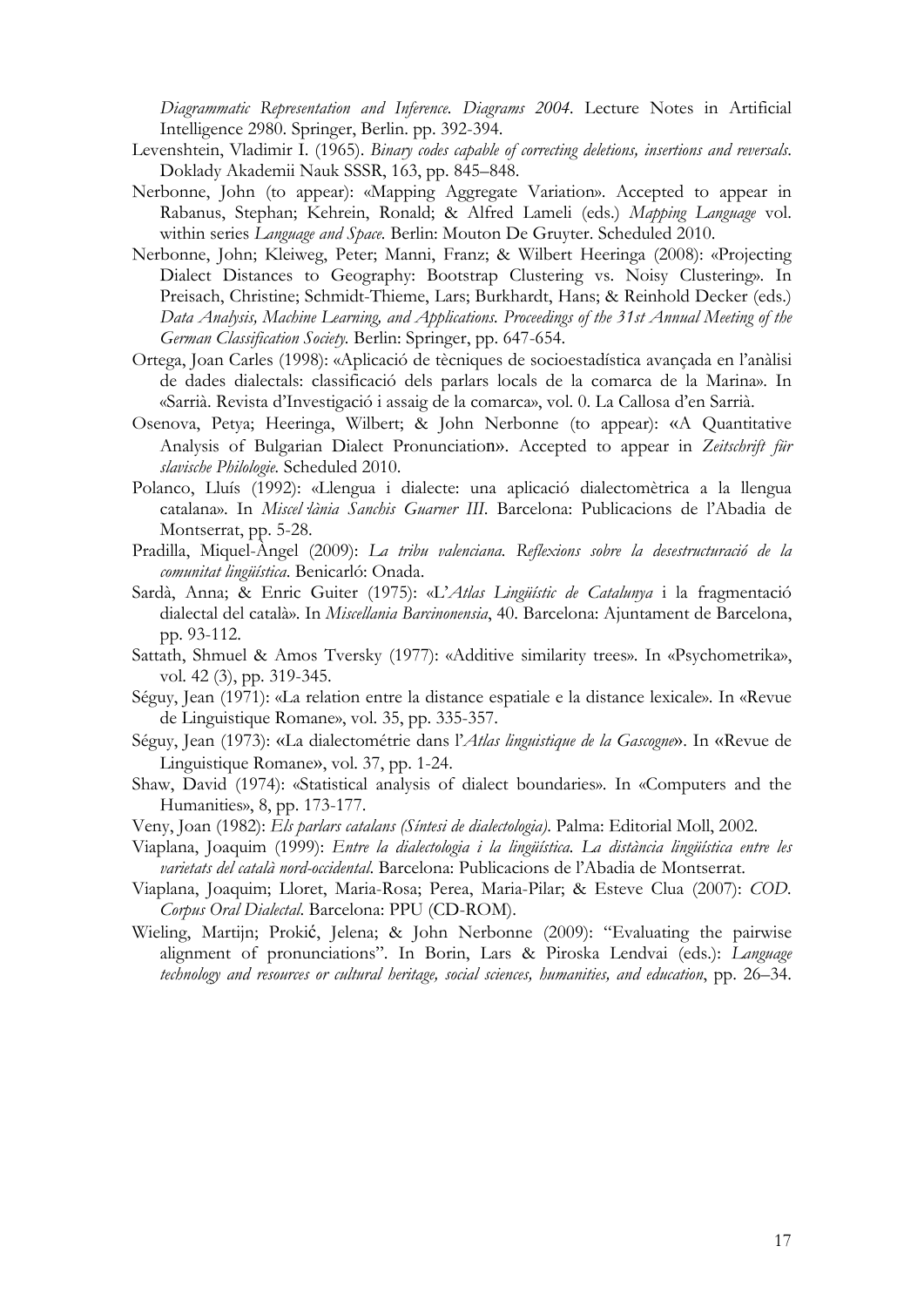| $\mathcal I$   | Perpinyà            | 22 | Santa Coloma de Farners | 43 | Tarragona            | 64 | Cocentaina     |
|----------------|---------------------|----|-------------------------|----|----------------------|----|----------------|
| 2              | Ceret               | 23 | Mataró                  | 44 | Reus                 | 65 | Alcoi          |
| $\mathfrak{Z}$ | Prada               | 24 | <b>Granollers</b>       | 45 | Falset               | 66 | Gandia         |
| 4              | Sallagosa           | 25 | Sabadell                | 46 | Móra d'Ebre          | 67 | Dénia          |
| 5              | Puigcerdà           | 26 | Terrassa                | 47 | Gandesa              | 68 | La Vila Joiosa |
| 6              | Andorra la Vella    | 27 | Manresa                 | 48 | Vall-de-roures       | 69 | Alacant        |
|                | El Pont de Suert    | 28 | <b>Barcelona</b>        | 49 | Morella              | 70 | Novelda        |
| 8              | Sort                | 29 | Sant Feliu de Llobregat | 50 | Tortosa              | 71 | E/x            |
| 9              | Benavarri           | 30 | Igualada                | 51 | Amposta              | 72 | Guardamar      |
| 10             | Tamarit de Llitera  | 31 | Cervera                 | 52 | Vinaròs              | 73 | Formentera     |
| 11             | Tremp               | 32 | Tàrrega                 | 53 | Albocàsser           | 74 | Eivissa        |
| 12             | La Seu d'Urgell     | 33 | Mollerussa              | 54 | L'Alcora             | 75 | Palma          |
| 13             | Solsona             | 34 | Balaguer                | 55 | Castelló de la Plana | 76 | Sóller         |
| 14             | Berga               | 35 | Lleida                  | 56 | Borriana             | 77 | Pollença       |
| 15             | Ripoll              | 36 | Fraga                   | 57 | Sagunt               | 78 | Manacor        |
| 16             | $O$ <i>lot</i>      | 37 | Les Borges Blanques     | 58 | Llíria               | 79 | Felanitx       |
| 17             | Vic                 | 38 | Vilanova i la Geltrú    | 59 | V alència            | 80 | Ciutadella     |
| 18             | Banyoles            | 39 | Vilafranca del Penedès  | 60 | Sueca                | 81 | Maó            |
| 19             | Figueres            | 40 | El Vendrell             | 61 | Alzira               | 82 | L'Alguer       |
| 20             | La Bisbal d'Empordà | 41 | Valls                   | 62 | Xàtiva               |    |                |
| 21             | Girona              | 42 | Montblanc               | 63 | Ontinyent            |    |                |

*Table 5. Names of the 82 localities of the COD (see Figure 2)*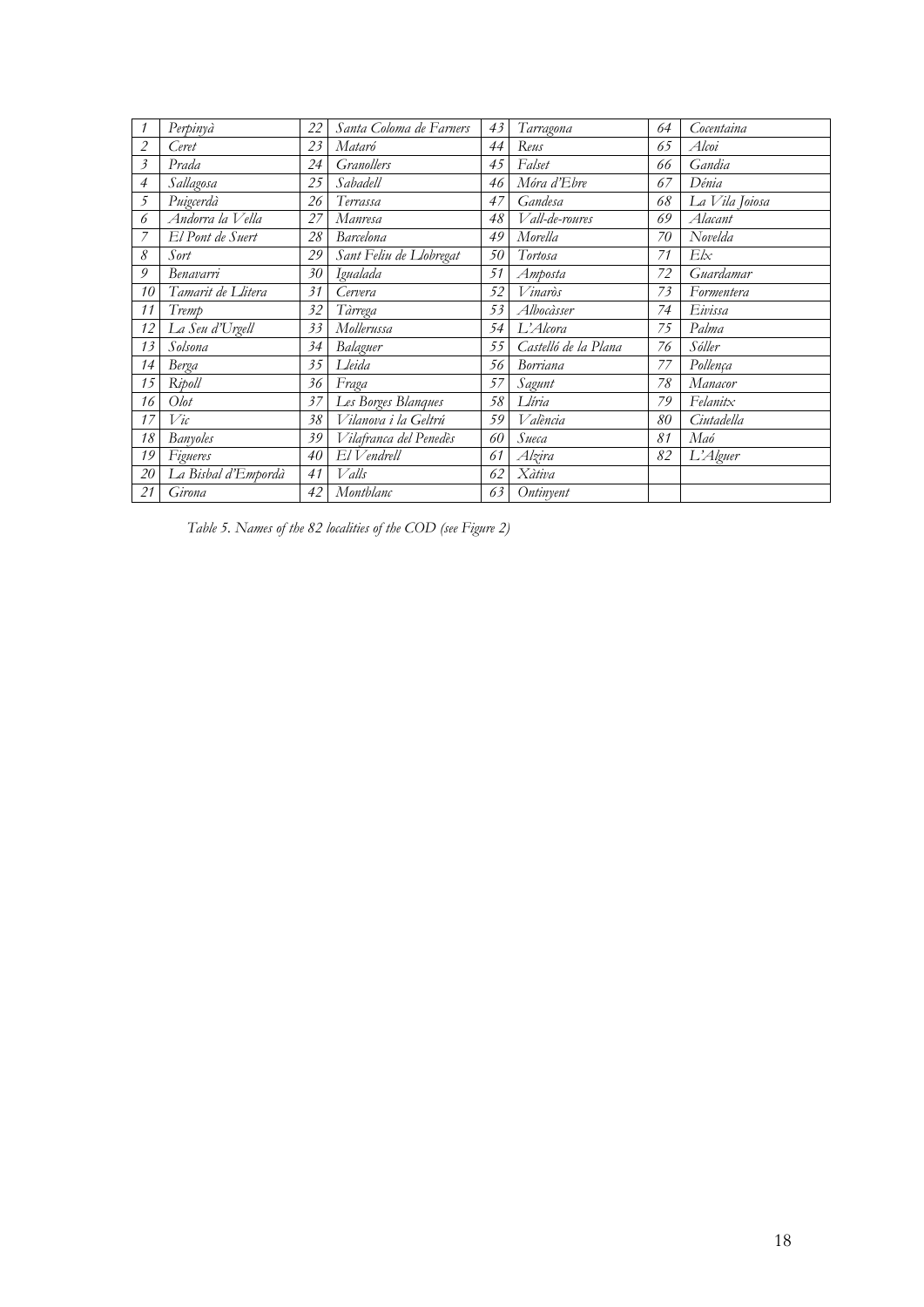

*Figures 5 and 6. Consensus dendrograms obtained applying the noisy clustering to the distance matrix from BCN (left) and using the LD (right). Number of runs: 100. Amount of added noise: 0,33*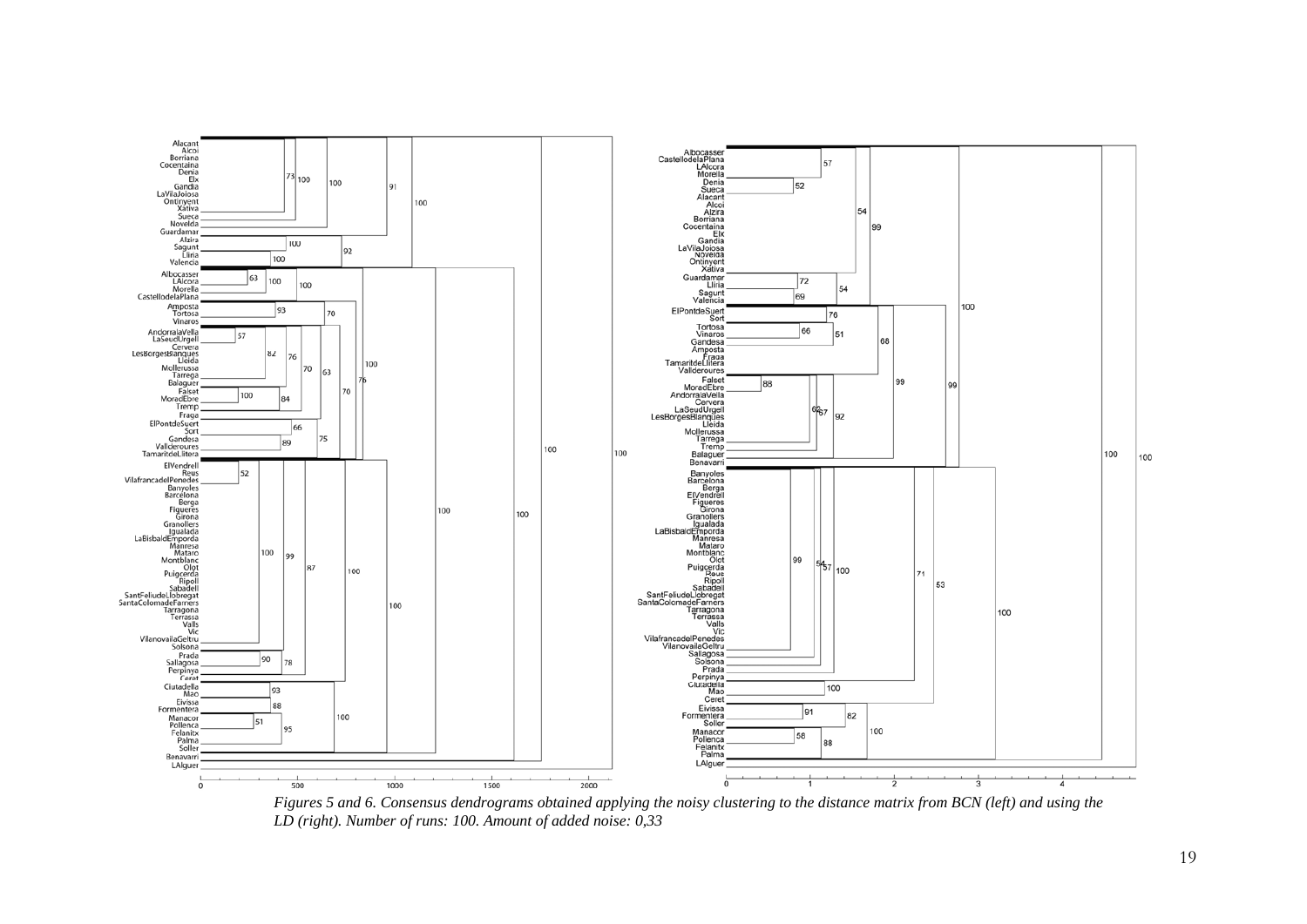

*Figure 7. Composite cluster map using the approach from BCN. Number of runs: 100. Amount of noise: 1* 



*Figure 9. Composite cluster map using the LD. Number of runs: 100. Amount of noise: 1* 



*Figure 8. Network map using the approach from BCN* 



*Figure 10. Network map using the LD*